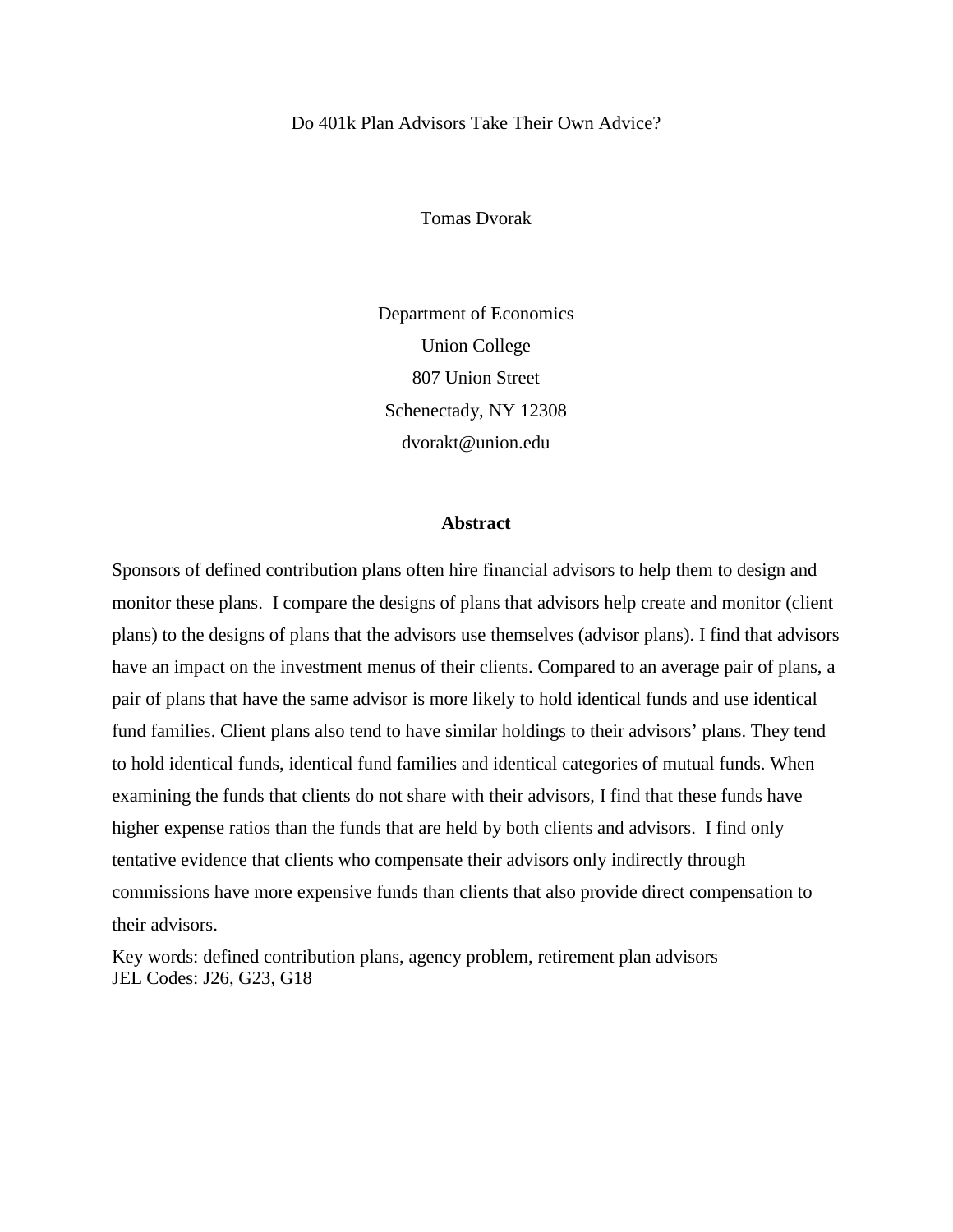#### **1. Introduction**

Sponsors of defined contribution plans often hire financial advisors to help them design and monitor their plans. These advisors specialize in pension and employee benefits consulting and frequently take on fiduciary liability along with the plan sponsor. One of the responsibilities of the advisor is to select and monitor the investment choices offered by the plan. Existing literature finds that the investment choices offered by the plan can have dramatic effects on saving outcomes (e.g. Brown, Liang and Weisbenner 2007; Benartzi and Thaler 2001; Choi, Laibson, and Madrian 2004). Given the importance of investment choices for savings outcomes, this paper examines the role of that plan advisors play in determining these investment choices.

My strategy is to compare the design of plans that advisors help create (client plans) to those that plan advisors use themselves (advisor plans). The null hypothesis is that controlling for the characteristics of the sponsor and advisor (e.g. size of the plan) the client plans resemble those of their advisors – if an investment option is good for the advisor it should also be good for the client. The alternative hypothesis is that client plans differ from those of their advisors in a systematic way. The relationship between the plan sponsor and its advisor is that of a principal and an agent. Sponsors want a plan that allows its employees earn investment return and diversify risk. Advisors' goal is to maximize fees. They may steer plan sponsors towards investments that generate indirect compensation for the advisor but may not be in the best interest of the plan sponsor or plan participants, GAO (2009).

The principal-agent literature has a tradition of uncovering conflicts of interest by comparing services that agents perform on themselves to services they perform on their clients. For example, Levitt and Syverson (2008) show that real estate agents sell their own houses for more than they sell houses of their clients. Domenighetti et al. (1993) find higher surgery rates among the general population than among physicians. My paper does the same for retirement plan advisors. Another approach to empirically identify conflicts of interest is to examine the difference between outcomes that involve agents and outcomes without agents. An example of this type of work is Bergstresser, Chalmers, and Tufano (2009) who find that broker-sold funds perform worse than directly-sold funds. A similar approach is taken by Lefgren, McIntyre, and Miller (2010) who show that bankruptcy filings are driven by a lawyer's interest rather than by a client's circumstances.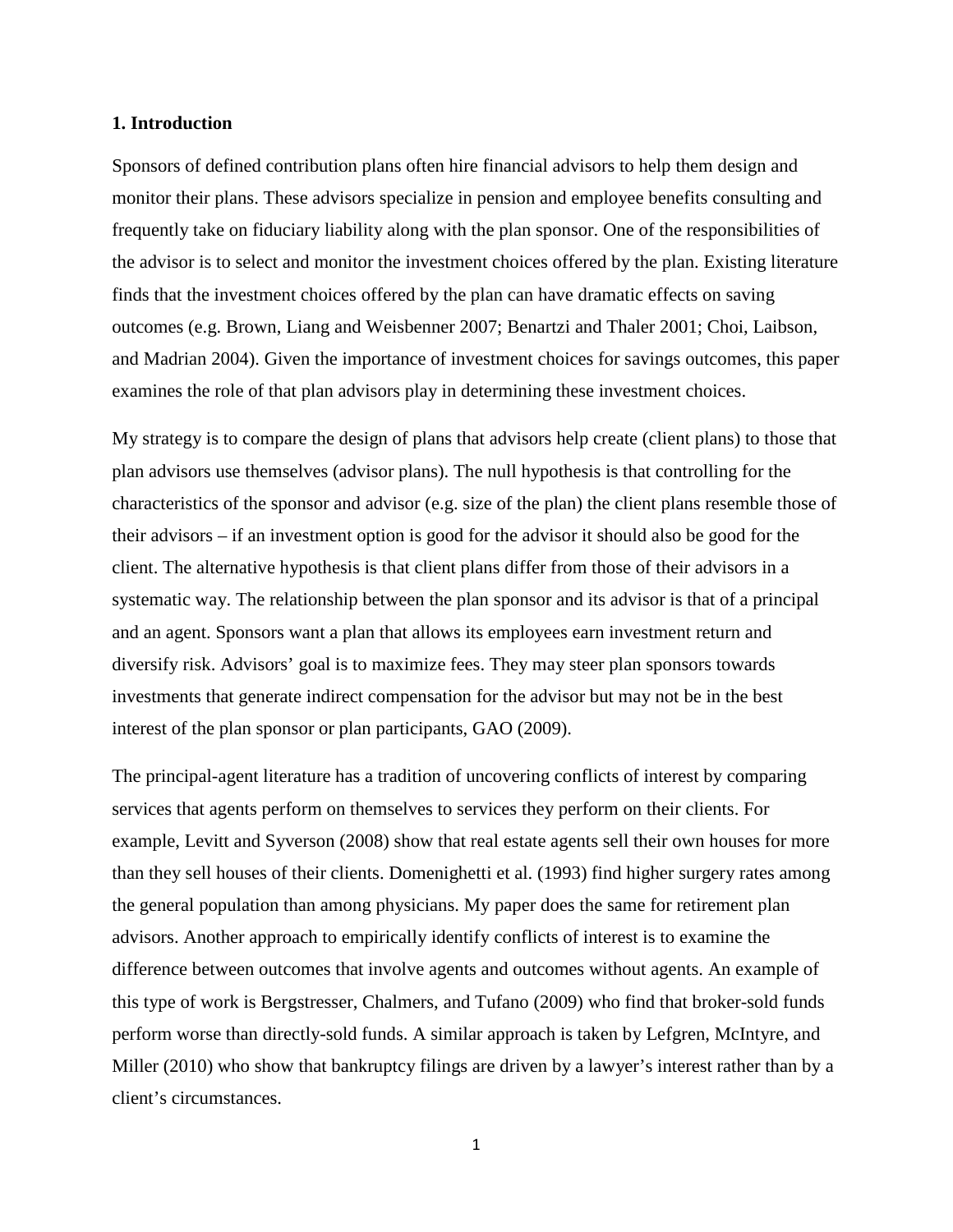It is possible that the agency problem between the sponsor and the plan advisor is responsible for the poor designs of many 401k plans. For example, Brown, Liang and Weisbenner (2007) find that two thirds of investment options added to 401k plans between 1998 and 2002 were high-cost actively managed fund resulting in an increase the expense ratio paid by participants. In a different study, Elton, Gruber, and Blake (2006) find that only half of existing 401k plans provide an adequate menu of investment options. In the follow-up work, Elton, Gruber, and Blake (2007) find that the turnover in investment options is largely undesirable: plans tend to delete funds that subsequently do no worse than the funds with which they were substituted. In contrast, Tang et al. (2010) find that most plans offer an efficient menu of investment options.

A number of papers correlate the actions of financial intermediaries with their compensation structure. Christoffersen, Evans and Musto (2010) show that brokers sell fund that give them higher compensation. Simiarly, Edelen et al. (2010) find that funds that compensate brokers though opaque payments receive greater fund inflows. Mullainathan, Nöth and Schoar (2010) use an audit study of personal financial advisors. They find that advisors push for actively managed funds and encourage return chasing – advice likely driven by conflicts of interests. Most recently, Pool, Sialm and Stefanescu (2012) find that funds affiliated with the trustee of the 401k plan were much less likely to be deleted from the investment menus than non-affiliated funds.  $1$ 

This paper also complements burgeoning theoretical literature on financial intermediation. Stoughton et al. (2011) examine the reasons for the existence of financial intermediaries and the use of kickbacks as compensation. In a different theoretical model Inderst and Ottaviani (2011) view kickbacks as incentives to learn about appropriate investments for sophisticated clients and as tools of exploitation of unsophisticated clients. Carlin and Manso (2011) examine dynamic model of investor learning and financial product obfuscation. Carlin and Gervais (2009) explore the legal rules that maximize welfare in retail financial markets.

<span id="page-2-0"></span> $1$  Howell (2008) summarizes the conflicts of interest in financial markets. Finke and Cummings (2010) examine the economics of fiduciary financial advice.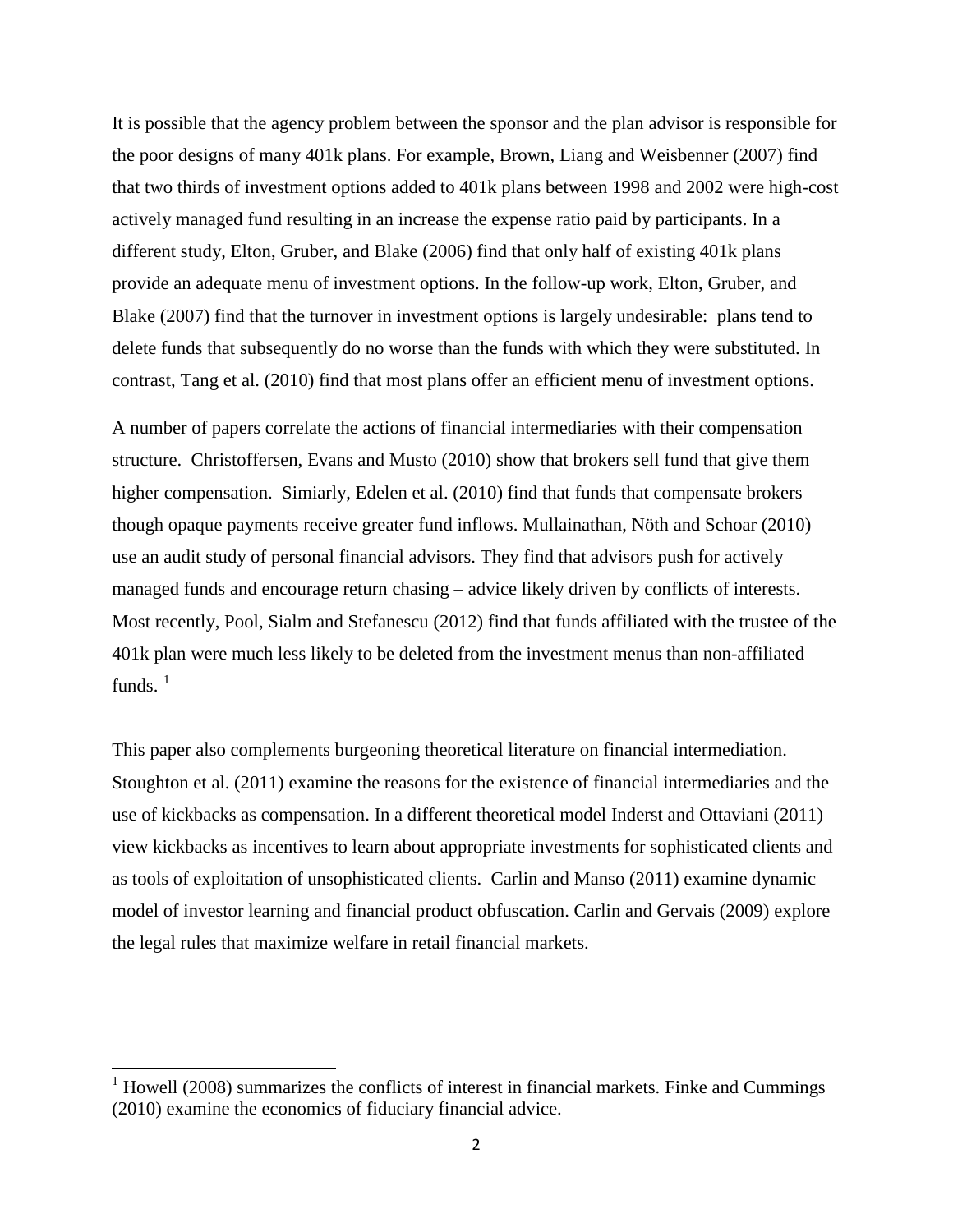#### **2. Data**

# *2.1 Advisors*

I use data from form 5500 that all private pension plans must file with the Department of Labor. The form includes basic information about the plan including the name and address of the plan sponsor, funding arrangements and the number of participants. There are a number of schedules attached to the form that contain more detailed financial information. Plans with over 100 participants are required to file Schedule C which contains detailed information about service providers to the plan. Until 2009 the schedule included information only on providers that received *direct* compensation from the plan. However, beginning with filings for 2009 the schedule has been expanded to include providers who received indirect compensation. It thus enables me to identify providers that received *any* compensation.

Schedule C distinguishes among 50 different types of services provided to a plan. These range from recordkeeping to audit services. I focus on general consulting, pension consulting, and plan investment advisory services (service codes 16, 17 and 27 respectively). Note that I do not include firms that provide *participant* advisory services (service code 16) or firms that provide investment management services (service codes 51 and 52). This is because I am looking for firms that help with the overall design of the plan rather than firms that help individual participants, or firms that manage a specific fund or a separately managed account for the plan. Even then my screen is not perfect. For example, I find that firms such as Daily Access or ADP are providers of general consulting services. However, these firms are mostly in the business of recordkeeping and payroll processing rather than advisory. I look up the website of every advisor and check that their primary business is advisory. For example PricewaterhouseCoopers is a consultant to a number of plans but I exclude it because its consulting is more likely to do with accounting and risk assurance rather than plan design. A number of firms provide more than one type of service. For example, Fulton Financial Corporation is often listed as providing both recordkeeping services as well as advisory services.

There were about 2000 different advisors (identified with service codes 16, 17 and 27) to private pension plans reported in 2009. The market for these advisors is fairly concentrated as the top 50 advisors served nearly half of the plans. Many advisors appear to be small firms. Only 280 were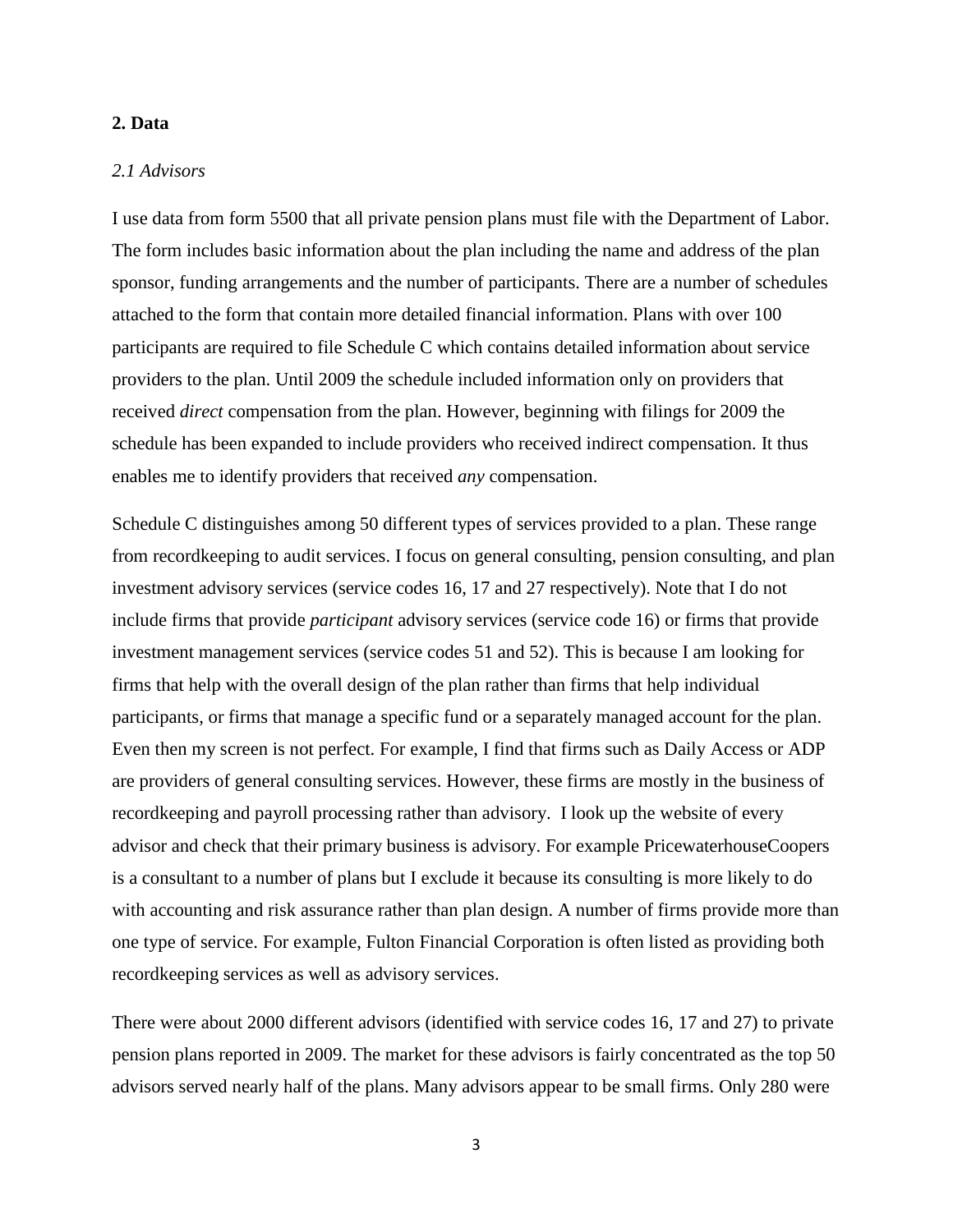large enough to file their own "long" form 5500. This means that these firms had a retirement plan for their own employees with more than 100 participants. The remaining firms either did not have a retirement plan for their own employees (unlikely if they are in the retirement consulting business) or their plan had fewer than 100 participants. Of the 280 that filed their own "long" form 5500, about two thirds served only one client. I limit my sample to advisors to which I can match at least three client plans. Furthermore, I require that both client and advisor plans consist mostly of mutual funds. $2$  I end up with a sample of 14 advisors.

The names and characteristics of the 14 advisors appear in Table 1. The list includes some of the largest pension advisors such as Watson Wyatt or Milliman, as well as much smaller players such as Sentinel Benefits Group out of Boston, MA. The number of clients I have for each advisor varies from 37 clients of Milliman to three clients of Buck Consultants.

# *2.2 Clients*

As with advisors, I focus on clients whose plans consist mostly of mutual funds. It is common that large 401(k) plans offer separately managed accounts as investment options instead of mutual funds. The plans who contract with an investment manager to manage these accounts may be able to negotiate lower costs than with a mutual fund (see Kopcke et al, 2010). The problem is that it is impossible to learn how actively managed these accounts are or what the expenses are. Schedule H on Form 5500 differentiates between the value of assets in separately managed accounts and value of assets in registered investment companies (mostly mutual funds). Thus, I screen out any plans that have at more than 20% of assets (ignoring company stock) in separately managed accounts.

I also limit my sample to plans who reported having an advisor (service codes16, 17 and 27) on their Schedule C.<sup>[3](#page-4-1)</sup> In addition, this advisor has to have a plan on its own, i.e. it has to be one of the 14 advisors described in the previous section. I end up with a sample of 122 client plans. I collect information for two years: 2009 and 2010. There were 6 plans have information only for

<span id="page-4-0"></span> $2^2$  For example, a huge pension and benefits consultant Hewitt has a plan that consists of mostly separately managed accounts.

<span id="page-4-1"></span><sup>&</sup>lt;sup>3</sup> Plans are required to report service providers that received indirect compensation or were paid directly using plan assets. In cases where plan sponsors paid a provider using sponsor' own funds, and the consultant received no indirect compensation, the consultant would not be reported on Schedule C.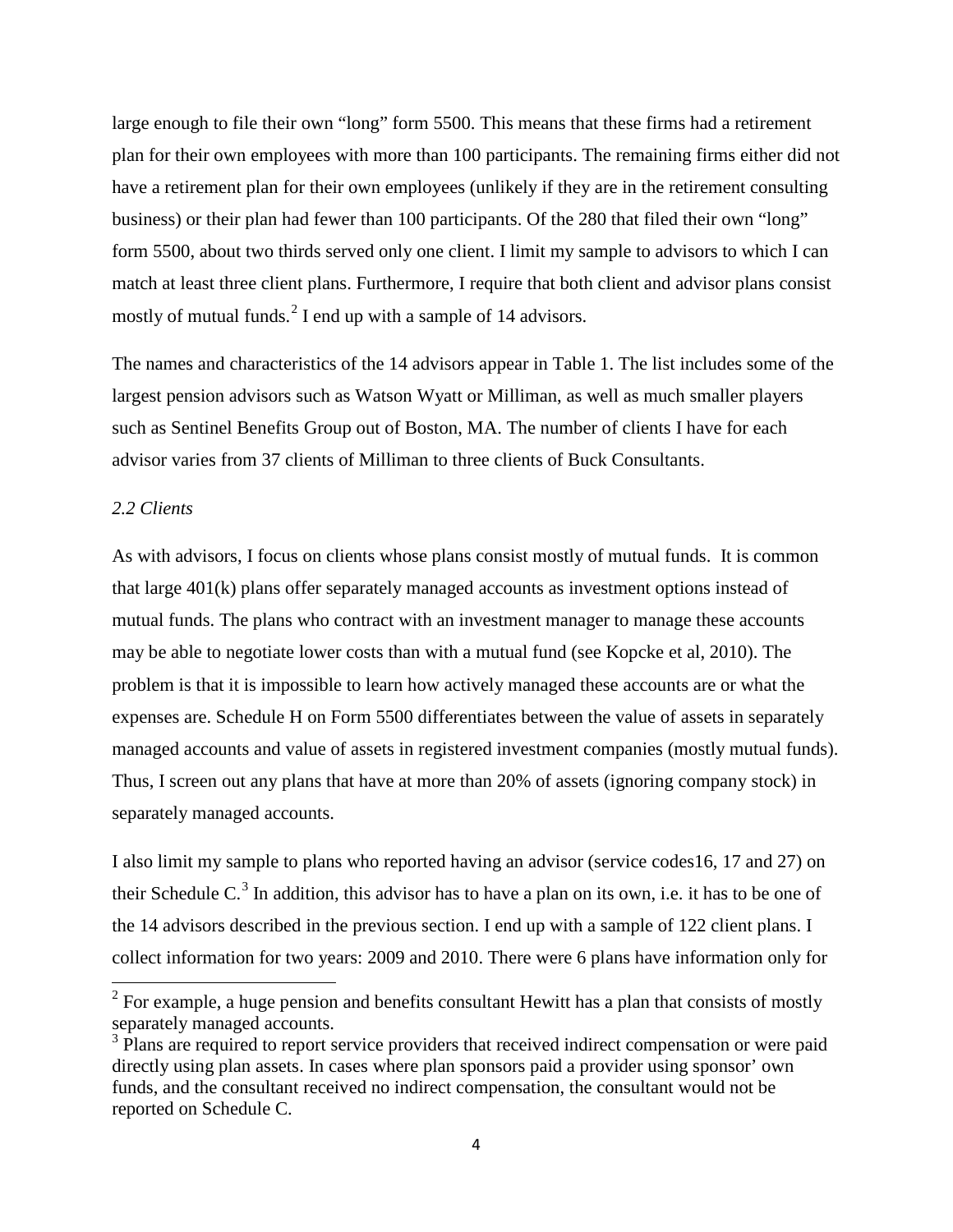2009. In 11 cases the advisor changed from 2009 to 2010. For those plans, when calculating the characteristics of the plan I use only year 2009.

#### *2.3 Plan characteristics*

Information on the number of participants and the total value of plan assets is easily extracted from DOL's plain text file where each plan is identified by the sponsor EIN and plan number. Unfortunately, the plain text files do not include the list of assets held by the plan. This list is only available in the PDF appendix to the filing. The appendices can be downloaded through DOL's EFAST filing system. The listing of assets in the form 5500 includes names of mutual funds and the dollar values invested in each mutual fund. The names of funds are not standardized because every plan uses slightly different abbreviations for fund names. Therefore, I manually matched the fund names to fund tickers. In large number of cases the name of the fund did not specify share class. Therefore, following Pool, Sialm and Stefanescu (2012) I conduct all of our analysis at the fund level rather than share class level. I calculate the characteristics of each fund as the asset weighted average of each share class. Doing the analysis at the fund level means that any differences across plans are driven by the differences in funds rather than the differences in the classes of shares.

I construct five characteristics of the mutual funds in each plan. First, I add up the number of mutual funds in the plan. This approximates the number of investment options. It is only an approximation because some of the assets held by the plan may not be currently available to participants. I also ignore company stock, separately managed accounts, insurance contracts, or self-directed brokerage accounts. I count all life-cycle or target-date funds as one investment option. Second, I count the number of mutual fund categories represented by the funds in the plan. I use the Morningstar category classification with municipal bond fund categories consolidated into one. This classification has 69 different categories. Third, I calculate the average expense ratio of the mutual funds in the plan. I use the prospectus and audited expense ratio from Morningstar's Principia database. I also calculate adjusted expense ratios as the difference between the expense ratio and the asset weighted average expense ratio in the fund's Morningstar category. Fourth, to measure how actively managed are the investment options, I calculate average turnover as well as average adjusted turnover which is the turnover minus the

<sup>5</sup>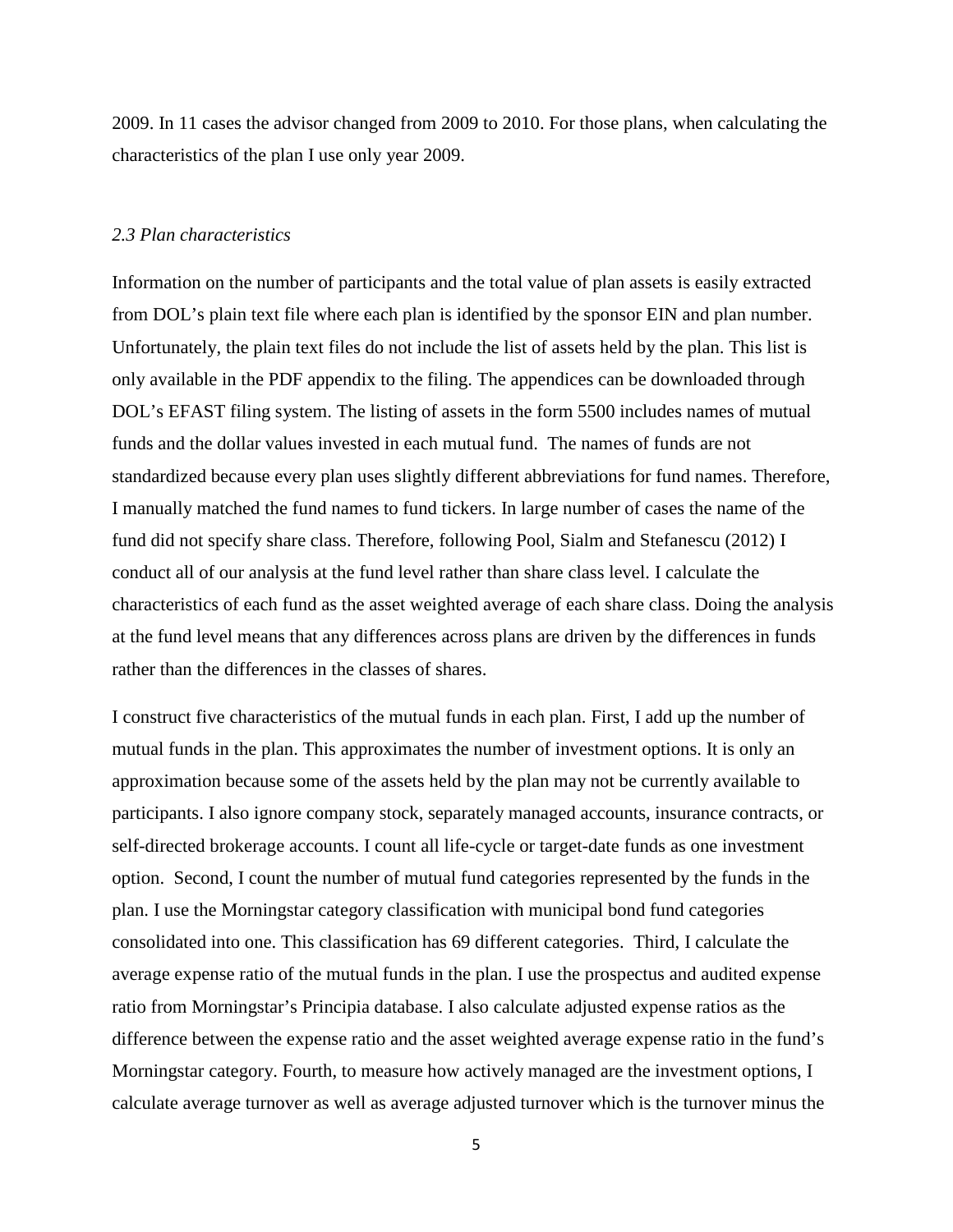asset weighted average turnover in the fund's Morningstar category. Finally, I use Morningstar's stewardship grade to measure how well the funds are governed. The stewardship grade reflects "the degree to which the management company's and fund board's interests are aligned with fund shareholders; and the degree to which shareholders can expect their interests to be protected from potentially conflicting interests of the management company." Morningstar evaluates qualitative factors such as "board quality, manager incentives, fees, and corporate culture;" and assigns each fund a grade ranging from F (failing) to A (excellent). I translate these into a numerical scale of 0 (failing) to 4 (excellent). When averaging across funds down to the plan level, I use unweighted averages as my goal is to describe the characteristics of the menu of investment options rather than participants investment allocations.

In addition to mutual fund characteristics I also measure the intensity of changes in the menu of investment options between 2009 and 2010. I calculate the percent change in the investment menu as the number of added and deleted funds divided by the sum of the number of investment options in 2009 and 2010.

percent change in menu<sub>i</sub>  $=$   $\frac{\text{number of funds deleted} + \text{number of funds added}}{\text{(number of funds in 2009 + \text{number of funds in 2010)}}$ 

This measure ranges from 0 (no change in the menu) to 1 (a completely different menu).

The final two characteristics of a plan are dummy variables indicating the nature of advisor's compensation. Schedule C asks a yes-or-no question of whether a provider received indirect compensation in connection with the provider's service to the plan. This may include commissions and revenue sharing received from mutual funds. Schedule C also asks about the amount of *direct* compensation. It is possible – in fact, it is quite frequent – that a provider would receive both direct and indirect compensation. Therefore, I created two dummy variables: one indicating whether an advisor was compensated through indirect compensation only; and one indicating whether an advisor was compensated through direct compensation only.

#### *2.4 Descriptive Statistics*

Table 2 shows the descriptive statistics of my dataset. Panel A shows the statistics for the 122 client plans; Panel B does the same for the 14 advisor plans. We see that client plans have on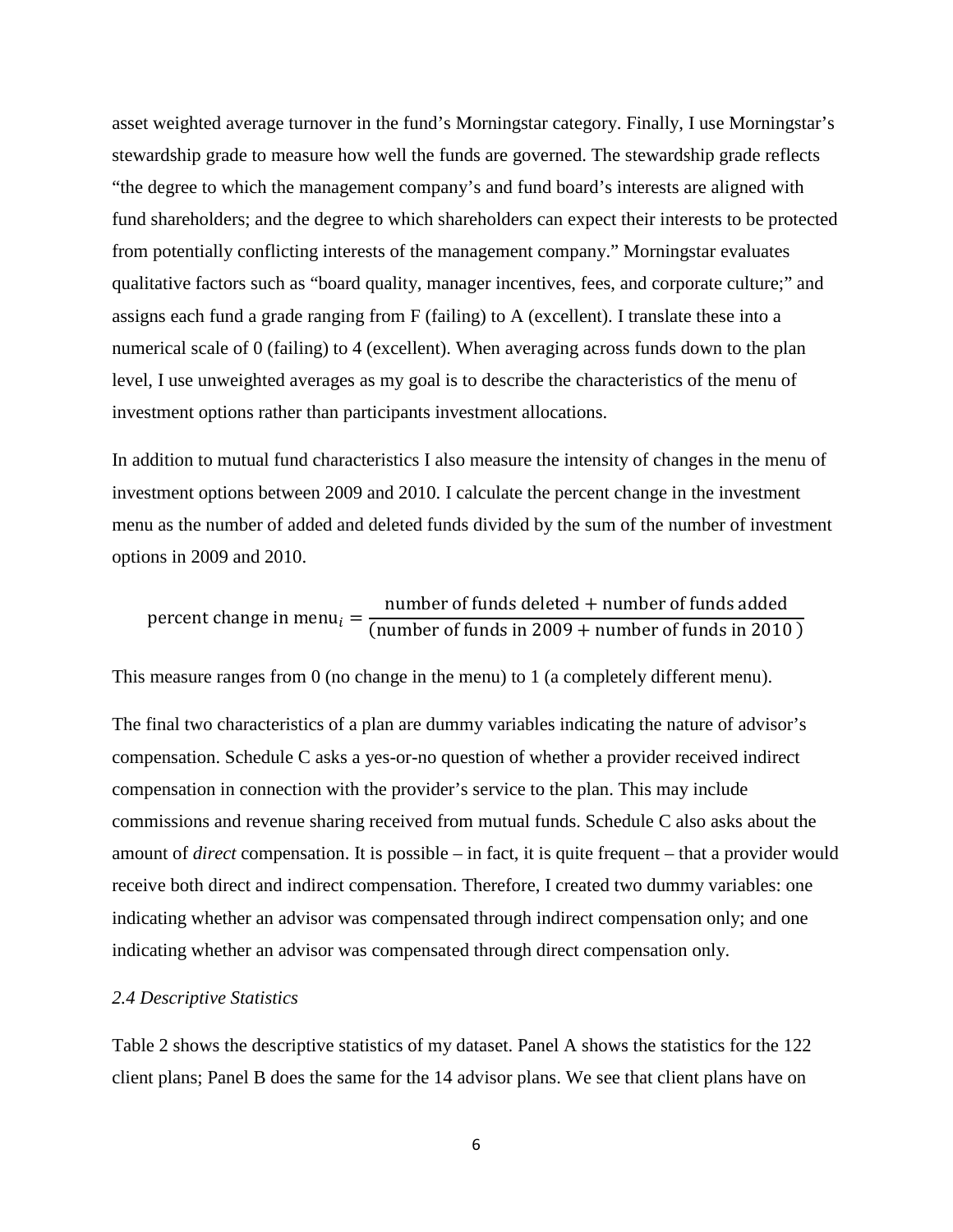average 62 million dollars in assets and almost 2000 participants. Advisor plans have on average about the same number of participants but more than twice the assets. This is to be expected as the professionals employed by advisors probably have higher incomes than the average worker at their client firms. We see that on average client plans have about 18 mutual funds in their plans with advisors slightly higher at 19 mutual funds per plan. Both of these are somewhat higher than the average number of investment options reported of 12 reported by Deloitte (2010). The number of mutual fund categories is also slightly higher for advisor plans than client plans. The expense ratios in client plans are 0.81 roughly similar to the average of 0.79 reported by ICI (2009). Advisor plans have expense ratios approximately 10 basis points lower. The style adjusted expense ratios are about seven basis points for client plans and negative six basis points for advisor plans again suggesting that advisor plan have somewhat lower expense ratios. Turnover is also higher for client plans than for advisor plans. The stewardship grade is about 2.8 and roughly the same for clients and advisors. The average change in the menu of investment option is 12 percent for client plans, and 8 percent for advisor plans. About one third of plans did not add or delete any funds from their menus between 2009 and 2010, but one plan changed its menu completely. It is this fund that changed its advisor between 2009 and 2010. Finally, we see that only 8 percent of client plans compensated their advisors with direct compensation only; 14 percent of plans compensated their advisors with indirect compensation only. Thus, the vast majority of plans (78 percent) were compensated through both direct and indirect means.

#### **3. Analysis**

#### *3.1 Is an average advisor plan systematically different from an average client plan?*

I first examine whether the differences in average characteristics of client and advisor plans are statistically significant and whether they persist after controlling for other plan characteristics. In Panel A of Table 3 I regress various plan characteristics including the number of funds, styleadjusted expense ratios, turnover, and the change in the investment menu on a dummy indicating that a plan is an advisor plan rather than a client plan. The first column shows that advisor plans are not significantly different in terms of the number of mutual fund options they offer. The second and third columns show that advisor plans have less expensive funds than their clients –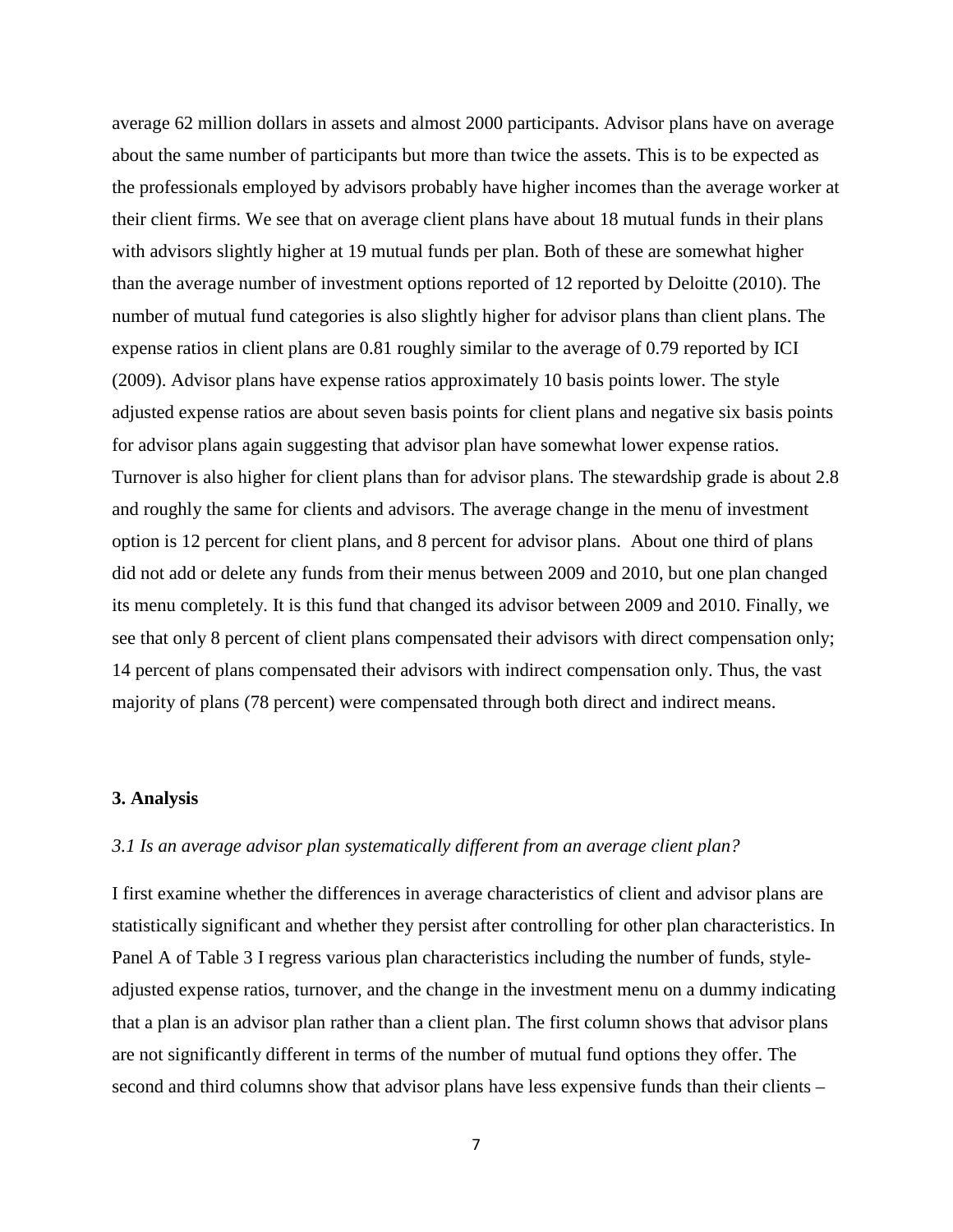both in terms of the style-adjusted audited net expense ratio and in terms of the style-adjusted prospectus expense ratio. The effect is about ten basis points, and is statistically significant at the five percent level. The difference between style-adjusted turnover in advisor and client plans is statistically insignificant. Similarly, there is no difference between the average stewardship grade of client and advisor plans. Finally, while advisors change their menus less than clients, the difference is not statistically significant.

In Panel B of Table 3 I control for the size of the plan. The statistical significance on the advisor dummy goes away for the audited expense ratio, and becomes statistically significant only at the ten percent level for the prospectus ratio. Thus, controlling for size there is only suggestive evidence that client plans have on average more expensive funds. As expected, size of the plan in terms of assets reduces the average expense ratio as bigger size gives plan access to less expensive funds.<sup>[4](#page-8-0)</sup>

Finally, in Panel C I examine if taking into account participant allocations across funds would make advisor and client plans different. Therefore, when averaging down to the plan level data I weigh each fund characteristic by assets invested in that fund. The results again show that there are no statistically significant differences between client and advisor plans.

Overall, the average characteristics of client and advisor plan are similar. In the next two sections, I examine whether this similarity is driven by the similarity in holdings.

### *3.2 Do client plans that have the same advisor have similar funds?*

To measure similarity in holding between two plans I use three progressively broader measures of commonality in the investment menu. The first is the percentage of funds that are common to both plans. It is calculated as the number of funds that appear in both plans divided by the average number of funds in the two plans.

common funds<sub>i,j</sub> =  $\frac{\# \text{ of funds common to plans } i \text{ and } j}{(\# \text{ of funds in plan } i + \# \text{ of funds in plan } j)/2}$ 

<span id="page-8-0"></span> $4$  It is interesting that size has an effect even when the analysis is done at the fund level rather than share class level. Normally, larger plan size makes plans eligible for lower cost share class. However, it is possible that there are some funds that are accessible only to large plans and these funds have lower expense ratios.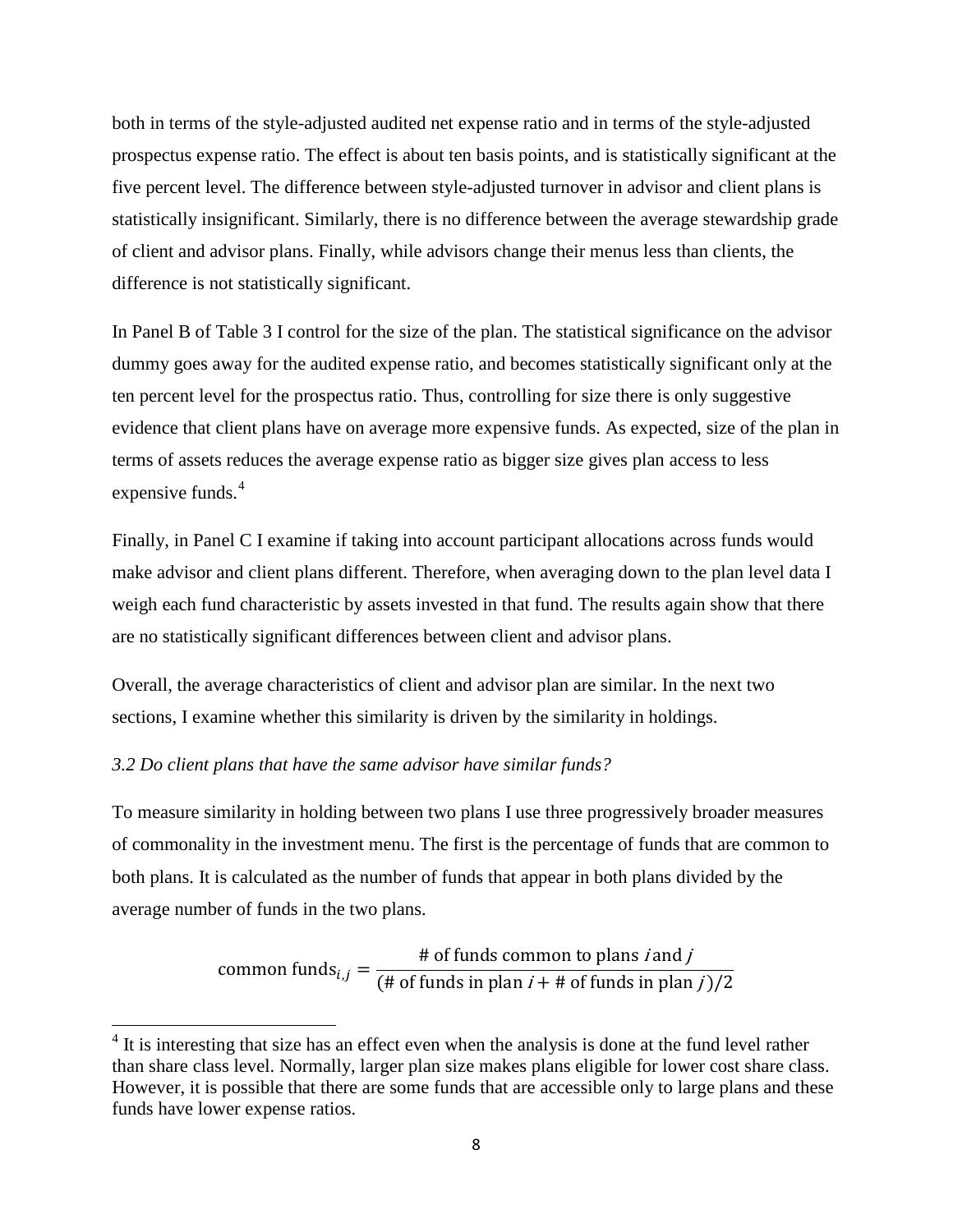This measure ranges from zero (no common holdings) to one (complete overlap). The second measure uses the fund family as the indentifying characteristic of a fund. It is the number of funds in both plans that are from the same fund family expressed as the percentage of average number of funds in the two plans. It can be written as follows:

$$
\sum_{\text{fund families}} \frac{\text{min}(\text{# of funds from family } f \text{ in plan } i, \text{# of funds from family } f \text{ in plan } j)}{(\text{# of funds in plan } i + \text{# of funds in plan } j)/2}
$$

The third measure is defined analogously except the defining characteristic of a fund is its Morningstar category.

With 136 different plans I have 9,180 different pairs of plans. Table 4 shows the average value of these three commonality measures for all pairs of plans and for different subsets. Among all plans the average percentage of common fund holdings is about eight percent. Naturally, the percentage of common family holding is much higher at 40 percent, and still higher when looking at the percentage of funds that belong to the same mutual fund categories. The second and third rows show similarities among client plans, and among advisor plans. I see that advisor plans are no more similar to each other than client plans are to each other. The commonality of holdings between the 122 pairs of advisors and their own clients is 15 percent – almost double the commonality among all plans. As a check, I calculate the commonality measure between every client and *every* advisor (rather than just its own advisor). The magnitude of this measure is the same as between any other pair of plans. Thus, it is the specific relationship between client and its own advisor that predicts commonality of holdings. The last row in Table 4 shows that there is also a great deal of commonality among plans that share the same advisor – about 14 percent.

To find out if commonality of holding among plans of the same advisor is driven by some other factors, I estimate a set of regressions where the dependent variable is commonality of holdings, and the independent variables are dummies for whether a pair of plans has the same advisor, are located in the same state, and whether the plan sponsors are in the same industry. I also calculate the absolute percent difference in size – both in terms of assets and the number of participants. Since I am interested in the impact of having the same advisor on client plans, I use only pairs of client plans in these regressions. With 122 client plans I have 7381 different pairs.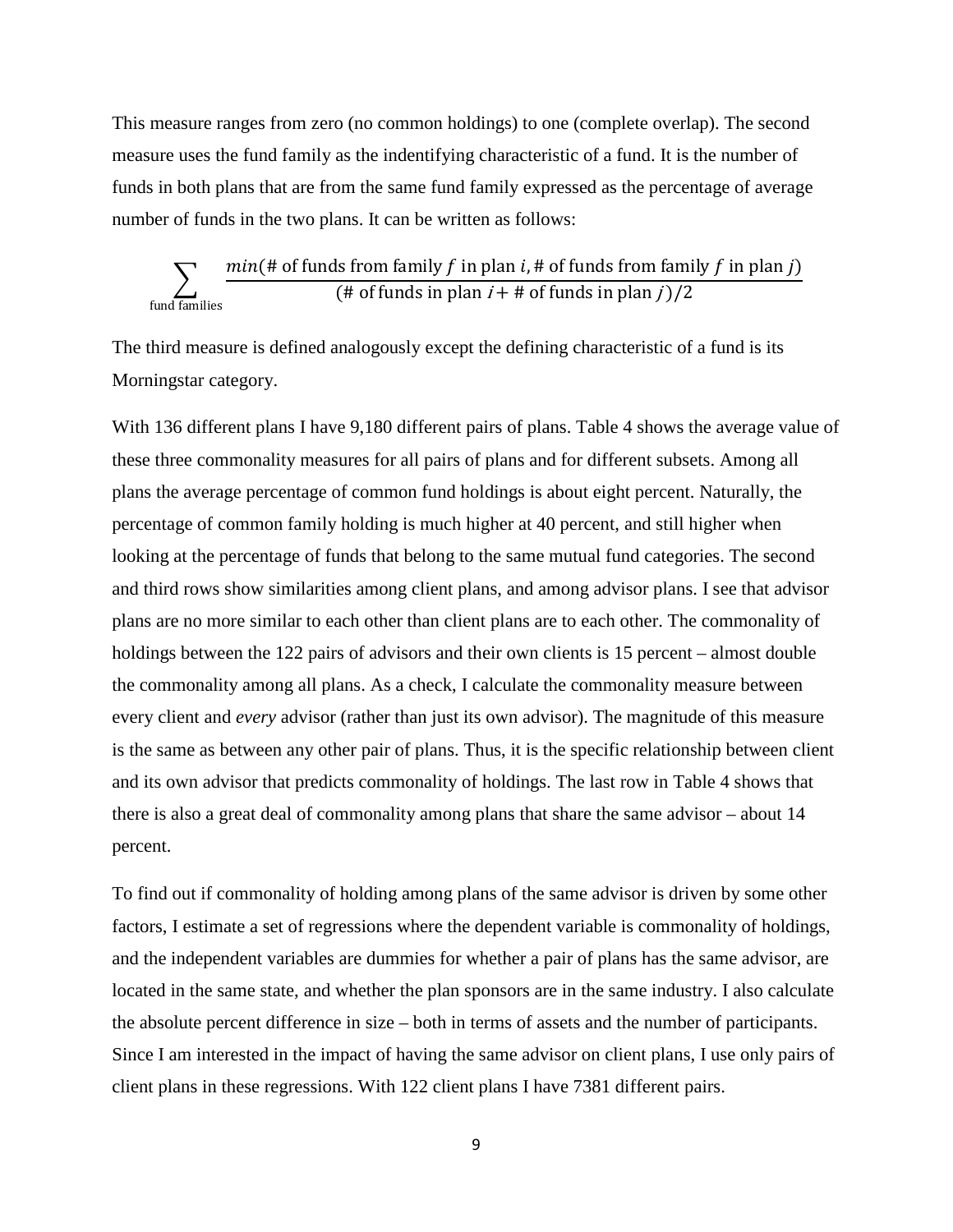The results are shown in Table 5. The first specification shows that the effect of having the same advisor on commonality of holdings is highly statistically significant. In the second specification I control for whether plans are in the same state and the same industry, and for differences in size of plans. The results show that being in the same state increases commonality by seven percentage points. Being in the same industry has no effect. The coefficient on the difference in the size in terms of assets is statistically significant showing that plans that are different in size are also different in what funds they hold. For each percentage point difference in size the commonality measure decreases by one hundredth of a percentage point. Overall, even controlling for a variety of factors, it is clear that having the same advisor predicts commonality of holdings.

#### *3.3 Do clients and their own advisors have similar holdings?*

To examine the degree of similarity between clients and their own advisors I re-estimate the regressions in Table 5 using pairs of clients and advisors. This includes pairs of every client with every advisor. The independent variable of interest is the "own advisor" dummy that identifies pairs of clients and *their own* advisors. The results are in Table 6. They show that commonality of holdings between clients and their own advisors is much higher than between clients and someone else's advisors. This is true across all measures of commonality: individual funds, fund families, and fund categories.<sup>[5](#page-10-0)</sup>

Another piece of evidence that advisors have an impact on their clients is from the 11 clients that switched advisors between 2009 and 2010. Of those 11 changed its menu completely, another replaced 75 percent of its funds. On average, funds that had a new advisor changed their menu by 44 percent compared to 10 percent for plans that did not change their advisor.

<span id="page-10-0"></span> $<sup>5</sup>$  The impact of an advisor is also apparent in studying the deletions and additions to plan menus.</sup> When the same fund is deleted from multiple plans it tends to be from plans that share an advisor. This is to be expected since plans that share an advisor are more likely to have had that fund in their menu in the first place. Similarly, when a fund is added to more than one plan, it tends to be to plans of the same advisor. A more systematic analysis of additions and deletions is left for future research.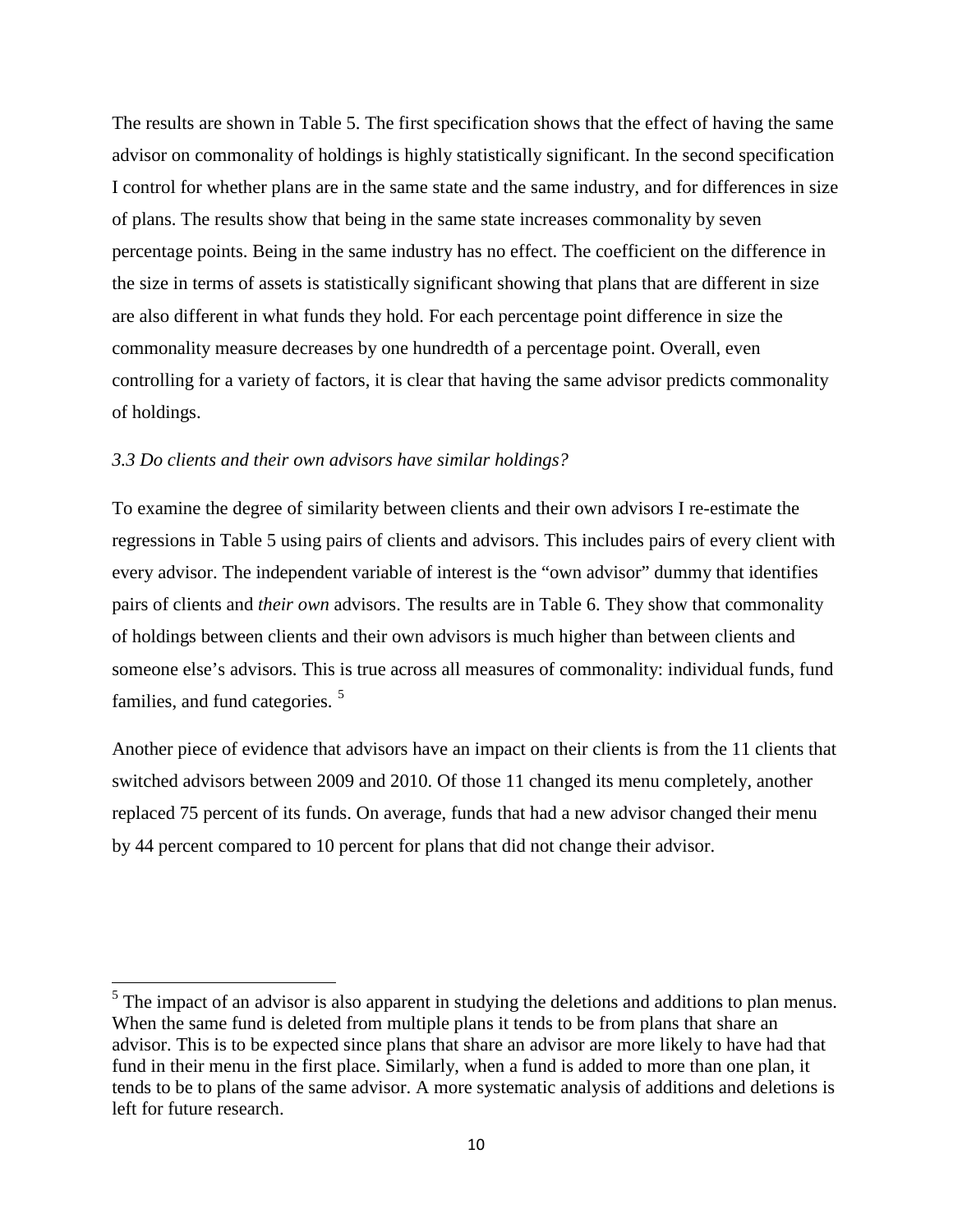#### *3.4 What funds do clients hold that advisors don't and vice versa?*

In previous section I found that clients and advisors on average share only 15 percent of investment options. In this section I examine the portion of plan holdings that advisors and clients *do not* share. Specifically, for each client and advisor pair I calculate the characteristics of three groups of funds: funds held by the client but not by the advisor ('client only' funds); funds held by the advisor but not by the client ('advisor only' funds); and funds held by both clients and advisors ('shared' funds).

Table 7 shows the characteristics of these three groups of funds. It shows that expense ratios of 'client only' funds are about ten basis points higher than the expense ratio of funds that advisor and clients share. The effect is statistically significant with the t-statistic of about 6.'Client only' funds are even more expensive when compared to advisor only plans. The effect is twelve basis points using prospectus expense ratio and 14 basis points using audited expense ratio. Interestingly, the difference between funds that advisors share with their clients and funds that only advisors use are small and statistically insignificant. The differences for turnover across all three groups are insignificant. The fourth row shows that 'client only' funds have lower stewardship grades than funds shared with advisors. The effect is 0.3 of a grade point and is highly statistically significant. In summary, it appears that 'client only' funds are more expensive and poorly governed.

#### *3.5 Does indirect compensation of advisors impact the characteristics of their clients' plans?*

Why are 'client only' funds significantly more expensive and poorly governed? Moreover, why do advisors shun these funds but allow them in their client plans? One hypothesis is that advisors benefit from having their clients hold expensive funds. Advisors may receive indirect compensation in the form of commissions and revenue sharing – the more expensive the funds in their client plans, the more commissions and revenue sharing.

I test this hypothesis by regressing the characteristics of the 'client only' funds on the two dummies capturing the nature of advisor's compensation. The results in Panel A of Table 8 show that expense ratios are indeed higher at plans that compensate their advisor through only indirect means. When I control for plan size in Panel B, the significance on the audited expense ratio disappears but remains on the prospectus expense ratio. In addition, the coefficient on direct only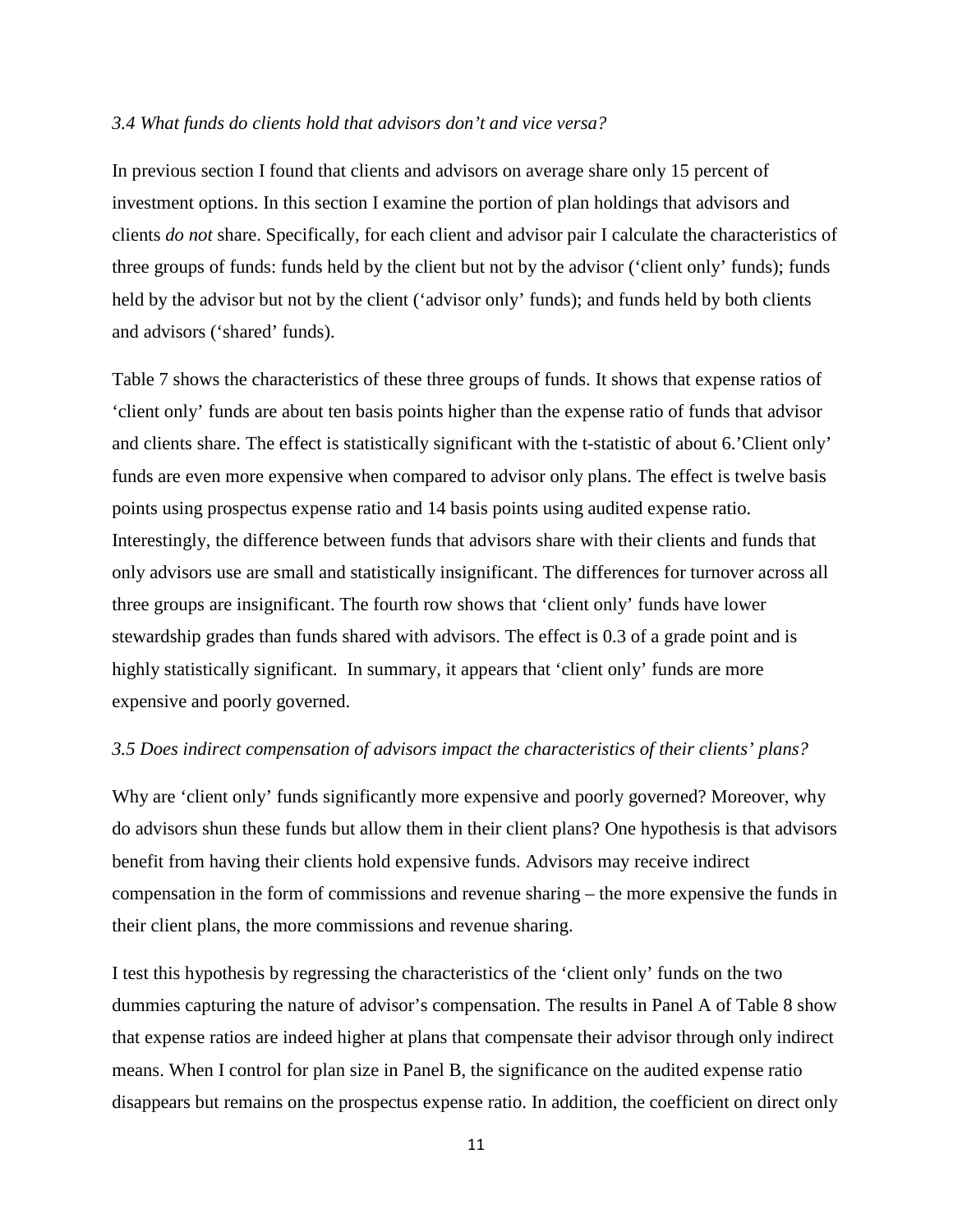dummy is statistically insignificant. Directly compensated advisors should have clients with particularly low expensive funds. Overall, the results provide only tentative evidence that the nature of advisor's compensation plays a role in types of funds clients hold but advisors don't.

#### **4. Conclusion**

Kuhns Bros. have been building log houses around the U.S. since 1984. They have nearly 200 employees to whom they offer a 401k plan. The company hired Fulton Financial Corporation to help it administer the plan. The Kuhns Bros.' plan is remarkably similar to the plan that Fulton offers to its own employees. Both plans have the bulk of their assets in Vanguard index funds and T.Rowe Price target date funds. I find that this pattern is systematic: clients have plans similar to their advisors. Thus, to a large extent 401k advisors seem to take their own advice.

I closely examine the funds in clients' plans that are *not* included in the advisors' plan. These funds have significantly higher expense ratios than funds that clients and advisors share. For example, plans of IMA Edwards Pharmaceuticals and its advisor, LPL Financial, share about 10 percent of holding, but IMA also has some high expense funds not found in LPL's own plan. Interestingly, LPL received no direct compensation from IMA. Instead it was compensated indirectly through commissions. The compensation amounted to nearly 20 basis points of assets. I find tentative evidence that this pattern is systematic. Plans that compensate their advisors indirectly have high expense ratio funds that they do not share with their advisor. This pattern is consistent with the classic conflict of interest on the part of financial advisors: they recommend funds that generate indirect compensation rather than funds that are in the best interest of the plan participants.

There are alternative explanations for this pattern. It is certainly possible that advisors do not have complete control over their client's plans. Plan sponsor may prefer certain funds even if these happen to have high expenses. Moreover, it is not clear that indirect compensation arrangements are necessarily suboptimal. The advisor should be compensated and when such compensation is properly disclosed – as it has been since 2009 – the plan sponsor can make an informed decision whether the compensation is worth the services provided. On the other hand, Gil-Bazo and Ruiz-Verdú (2009) find that high cost funds tend to perform worse than even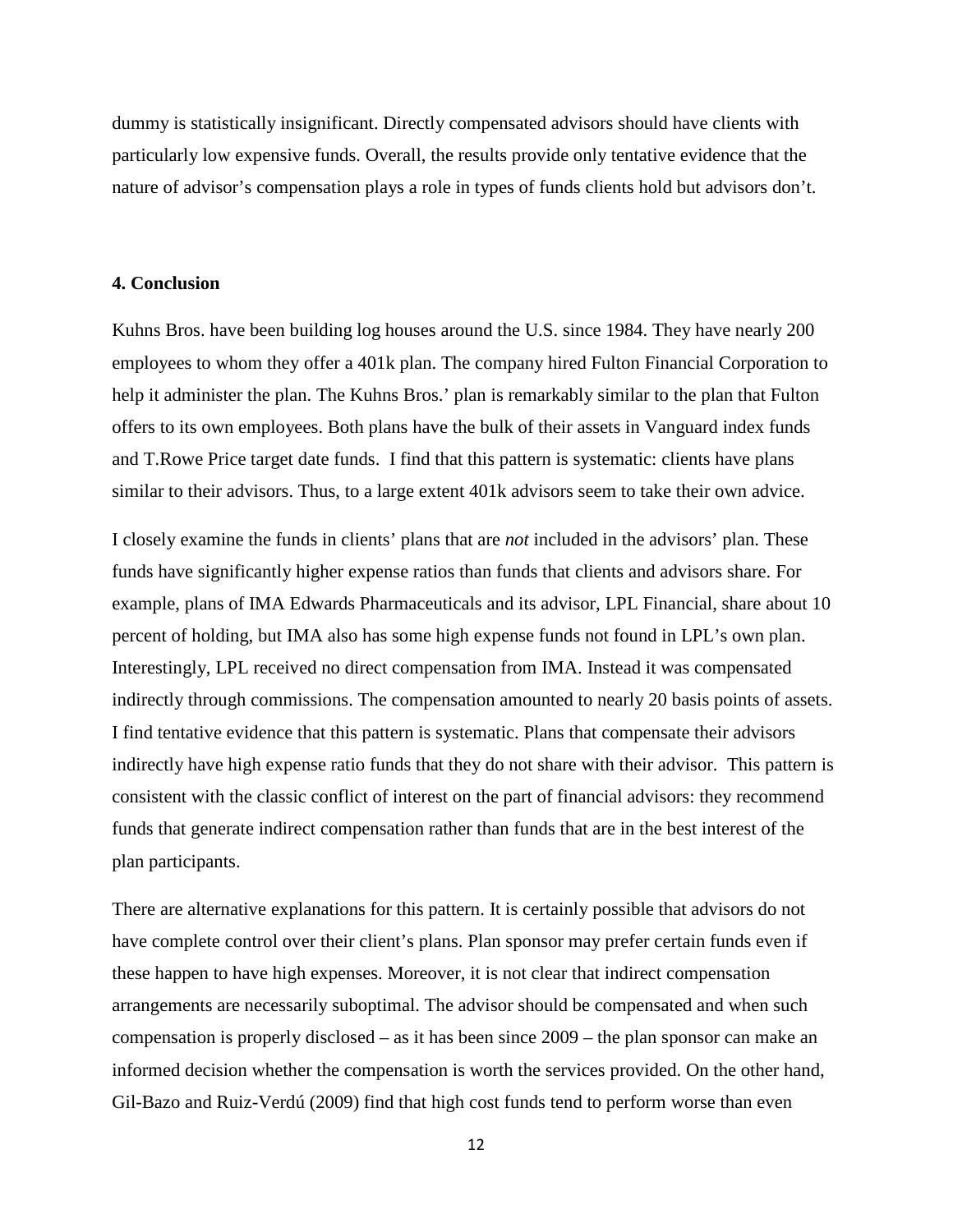before fees. Therefore, funding advisors using revenue sharing from high cost funds add additional costs.

## **References:**

- Agnew, Julie R., and Lisa R. Szykman. 2005. Asset allocation and information overload: The influence of information display, asset choice, and investor experience. *Journal of Behavioral Finance* 6 (2) (06): 57-70.
- Benartzi, Shlomo, and Richard H. Thaler. "Naive diversification strategies in defined contribution saving plans." American economic review (2001): 79-98.
- Bergstresser, Daniel, John M. R. Chalmers, and Peter Tufano. 2009. Assessing the costs and benefits of brokers in the mutual fund industry. *Review of Financial Studies* 22 (10) (October 01): 4129-56.
- Brown, Jeffrey. R., Nellie Liang, and Scott Weisbenner. 2007. Individual account investment options and portfolio choice: Behavioral lessons from 401(k) plans. *Journal of Public Economics, 91*(10), 1992-2013.

Carlin, Bruce I. and Simon Gervais, 2009, Legal Protection in Retail Financial Markets, NBER Working Paper 14972.

- Carlin, Bruce I., and Gustavo Manso, 2011. Obfuscation, learning, and the evolution of investor sophistication. *Review of Financial Studies, 24*(3), 754-785.
- Choi, James J., David Laibson, and Brigitte C. Madrian. 2004. Plan design and 401(k) savings outcomes. *National Tax Journal* 57 (2 (Part 1)): 275-98.
- Deloitte. "Annual 401(k) Survey Retirement Readiness", (2010) available at <http://www.deloitte.com/assets/Dcom-UnitedStates/Local%20Assets/Documents/us\_consulting\_2010annual401kbenchmarkingsur vey\_121510.pdf>
- Domenighetti, Gianfranco, Antoine Casabianca, Felix Gutzwiller, and Sebastiano Martinoli. 1993. Revisiting the most informed consumer of surgical services: *The physician-patient*. *International Journal of Technology Assessment in Health Care* 9 (04): 505.
- Edelen, Roger M., Richard B. Evans, and Gregory B. Kadlec. 2012. Disclosure and agency conflict: Evidence from mutual fund commission bundling. *Journal of Financial Economics, 103*(2), 308-326.
- Elton, Edwin J., Martin J. Gruber, and Christopher R. Blake. 2007. Participant reaction and the performance of funds offered by 401(k) plans. *Journal of Financial Intermediation* 16 (2) (4): 249-71.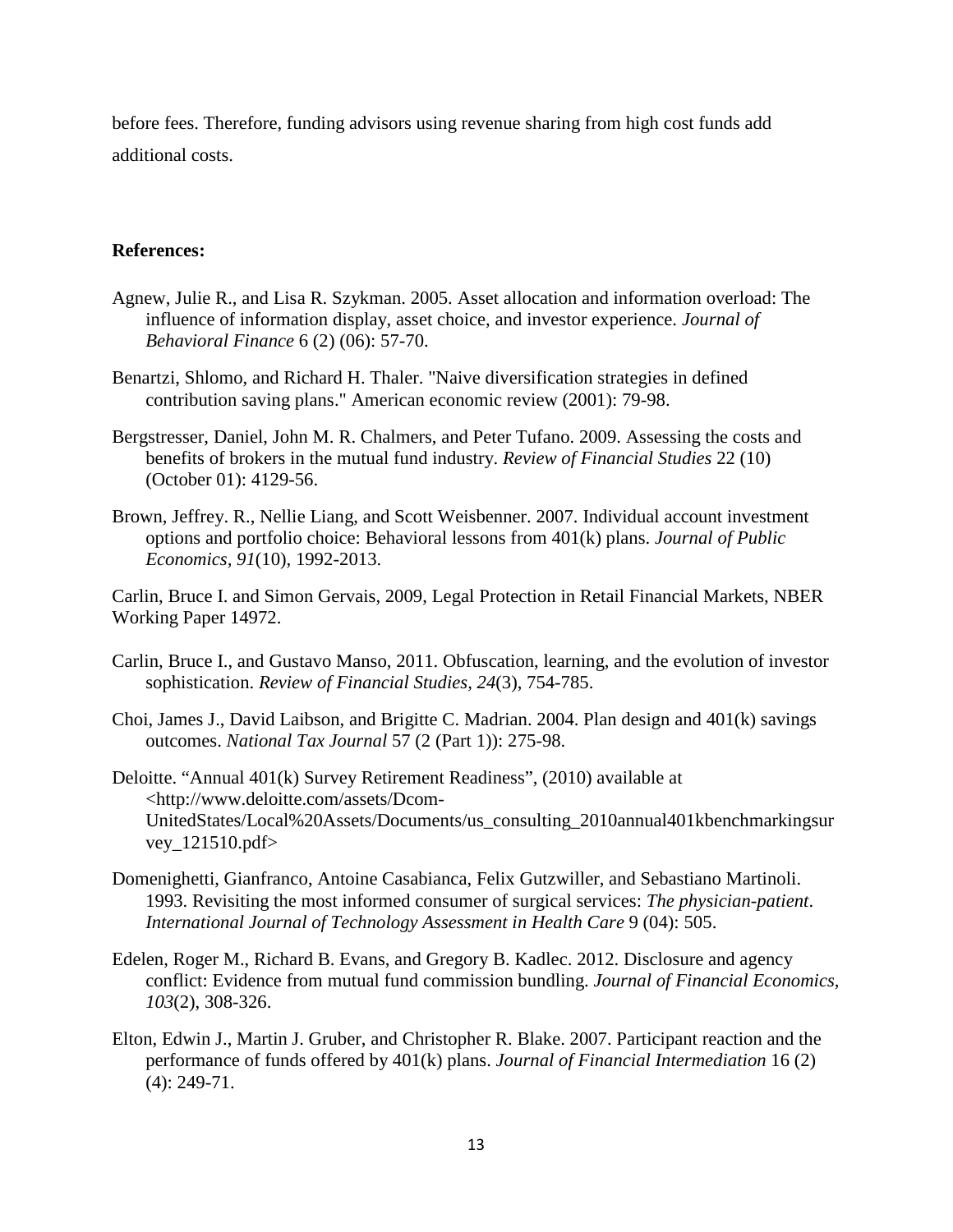———. 2006. The adequacy of investment choices offered by 401(k) plans. *Journal of Public Economics* 90 (6-7) (8): 1299-314.

- Finke, Michael S. and Cummings, Benjamin, 2010, The Economics of Fiduciary Investment Advice. Available at SSRN: http://ssrn.com/abstract=1701181
- GAO, 2009, Private Pensions: Conflicts of Interest Can Affect Defined Benefit and Defined Contribution Plans, Testimony Before the Subcommittee on Health, Employment, Labor and Pensions, March 24, 2009.

Gil‐Bazo, Javier and Pablo Ruiz‐Verdú. "The relation between price and performance in the mutual fund industry." The Journal of Finance 64, no. 5 (2009): 2153-2183.

Inderst, R., & Ottaviani, M.How (not) to pay for advice: A framework for consumer financial protection. *Journal of Financial Economics,* (0)

- Investment Company Institute, 2011, The Economics of Providing 401(k) Plans: Services, Fees, and Expenses, *ICI Research Perspective* 17(4).
- Iyengar Sheena, Gur Huberman, and Wei Jiang. 2004. How much choice is too much? contributions to 401 (k) retirement plans. In *Pension design and structure: New lessons from behavioral finance*, eds. Olivia S. Mitchell, Stephen P. Utkus, 83-95. Oxford, United Kingdom: Oxford University Press.
- Jackson, Howell E. 2008. Trilateral dilema in financial regulation. In *Overcoming saving slump.* Chicago: University of Chicago Press.
- Lefgren, Lars, Frank L. McIntyre, and Michelle Miller. 2010. Chapter 7 or 13: Are client or lawyer interests paramount? *The B.E. Journal of Economic Analysis & Policy* 10 (1) (Advances).
- Levitt, Steven D., and Chad Syverson. 2008. Market distortions when agents are better informed: The value of information in real estate transactions. *Review of Economics and Statistics* 90 (4) (11/01; 2011/01): 599-611.
- Mullainathan, Sendhil, Noeth, Markus and Schoar, Antoinette. 2009. The Market for Financial Advice: An Audit Study. AFA 2011 Denver Meetings Paper. Available at SSRN: <http://ssrn.com/abstract=1572334>

Pool, Veronika K.,Clemens Sialm, Irina Stefanescu. "It Pays to Set the Menu: Mutual Fund Investment Options in 401(k) Plans". (2012). Electronic copy available at: <http://ssrn.com/abstract=2112263.>

- Stoughton, Neal M., Youchang Wu and Josef Zechner. 2011. Intermediated investment management. *The Journal of Finance, 66*(3), 947-980.
- Tang, Ning, Olivia S. Mitchell, Gary R. Mottola, and Stephen P. Utkus. 2010. The efficiency of sponsor and participant portfolio choices in 401(k) plans. *Journal of Public Economics* 94 (11-12) (12): 1073-85.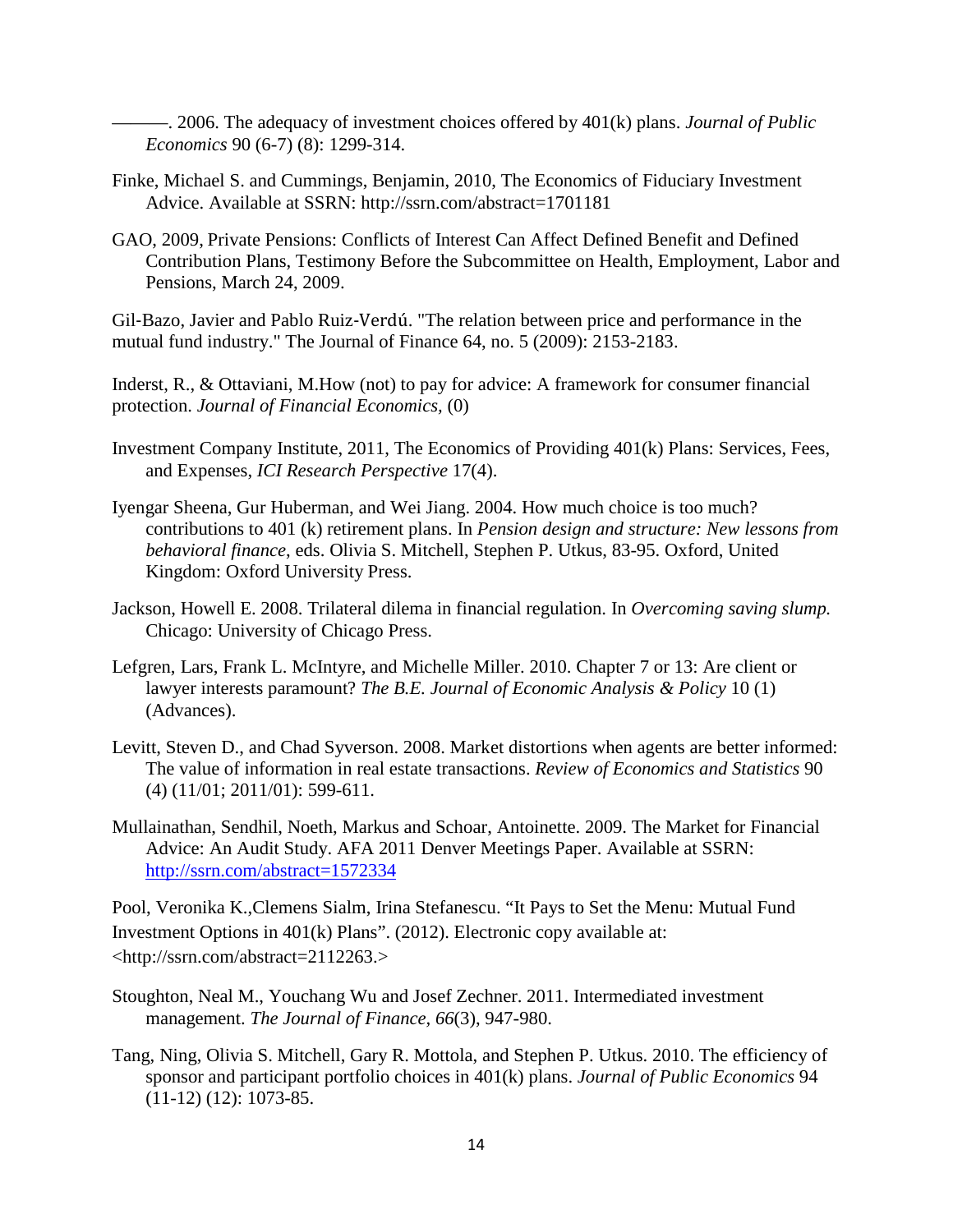# Table 1: List of retirement plan advisors

Advisors are identified on clients' Schedule C of Form 5500 as providers of general consulting, pension consulting, and plan investment advisory services (service codes 16, 17 and 27 respectively). The table shows retirement plan advisors in my sample, the state of the address on their Form 5500, assets and the number of participants in their own 401k plan. The last column is the number of client plans in my sample of client plans associated with each advisor.

| Name                                  | <b>State</b> | Plan assets<br>$(in \text{ mil.})$ | Number of<br>participants | Number of<br>clients in<br>the sample |  |
|---------------------------------------|--------------|------------------------------------|---------------------------|---------------------------------------|--|
| <b>Buck Consultants</b>               | <b>NY</b>    | 81                                 | 1,499                     | 3                                     |  |
| <b>Commonwealth Financial Network</b> | MA           | 24                                 | 501                       | 3                                     |  |
| Ennis, Knupp, and Associates          | $_{\rm IL}$  | 21                                 | 164                       | 5                                     |  |
| <b>Findley Davies</b>                 | OН           | 16                                 | 134                       | 3                                     |  |
| <b>Fulton Financial Corporation</b>   | PA           | 55                                 | 1,150                     | 18                                    |  |
| Lockton                               | <b>MO</b>    | 194                                | 2,897                     | 6                                     |  |
| <b>LPL Financial Corporation</b>      | <b>CA</b>    | 79                                 | 3,374                     | 8                                     |  |
| <b>Mercer Advisors</b>                | <b>CA</b>    | 12                                 | 294                       | $\overline{4}$                        |  |
| Milliman                              | WA           | 547                                | 2,761                     | 37                                    |  |
| Robert W. Baird                       | WI           | 299                                | 2,791                     | 5                                     |  |
| The Segal Group                       | MA           | 169                                | 1,522                     | 8                                     |  |
| <b>Sentinel Benefits Group</b>        | MO           | 9                                  | 183                       | 11                                    |  |
| Stifel Nicolaus & Co.                 | NY           | 234                                | 3,062                     | 8                                     |  |
| Watson Wyatt                          | VA           | 423                                | 5,100                     | 3                                     |  |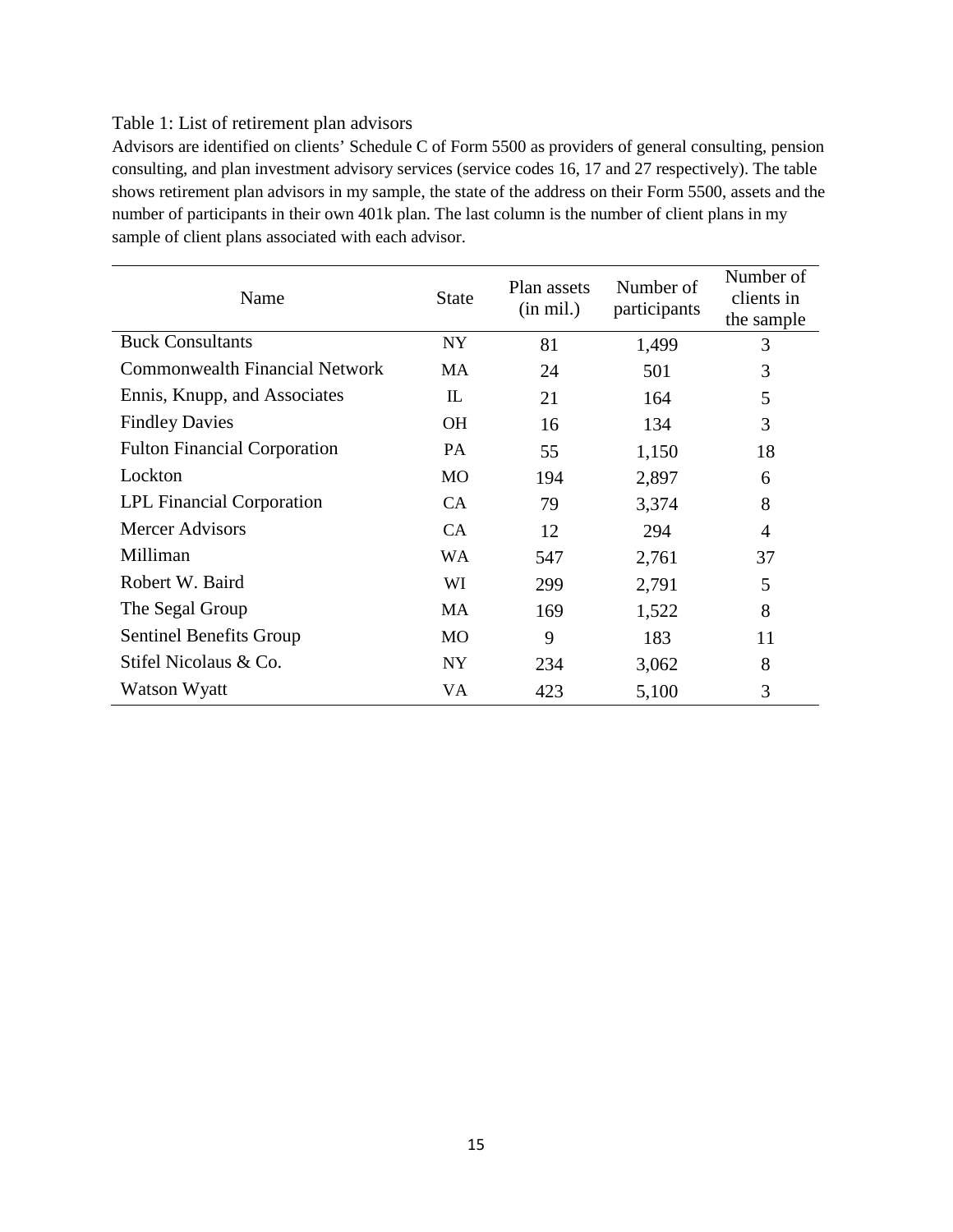### Table 2: Descriptive Statistics

Number of fund categories is the number of Morningstar mutual fund categories represented by the funds in the plan. Prospectus and audited expense ratios are from Morningstar's Principia. Adjusted expense ratios and turnover are differences between actual values and the asset weighted average of funds in the same category. Stewardship grade is also from Morningstar's Principia. Fund characteristics are unweighted averages. Percent change in menu is the number of deleted and added funds between 2009 and 2010 divided by the number of funds in 2009 and 2010. The dummies on direct and indirect compensation of advisors are derived from Schedule C of the Form 5500.

| Panel A: Client plans (n=122)   |         |                               |         |                  |              |  |
|---------------------------------|---------|-------------------------------|---------|------------------|--------------|--|
|                                 | mean    | median                        | st. dev | min              | max          |  |
| Assets (in mil.)                | 62.74   | 12.37                         | 132.68  | 1.07             | 1015.26      |  |
| Number of participants          | 1977    | 433                           | 4141.1  | 110              | 26871        |  |
| Number of funds in the plan     | 17.73   | 14.33                         | 18.9    | 4.6              | 164          |  |
| Number of fund categories       | 12.79   | 12                            | 5.29    | 4.6              | 41.29        |  |
| Prospectus expense ratio        | 0.81    | 0.83                          | 0.17    | 0.23             | 1.12         |  |
| Adjusted prospectus exp. ratio  | 0.07    | 0.09                          | 0.15    | $-0.4$           | 0.37         |  |
| Audited net expense ratio       | 0.75    | 0.78                          | 0.18    | 0.15             | 1.06         |  |
| Adjusted audited net exp. ratio | 0.07    | 0.08                          | 0.14    | $-0.4$           | 0.35         |  |
| Turnover                        | 75.42   | 73.71                         | 25.72   | 18               | 179          |  |
| Adjusted turnover               | 4.57    | 3.76                          | 20.91   | $-37.11$         | 90.6         |  |
| Stewardship grade               | 2.85    | 2.85                          | 0.4     | $\overline{2}$   | 3.92         |  |
| Percent change in menu          | 0.12    | 0.07                          | 0.17    | $\overline{0}$   | $\mathbf{1}$ |  |
| Advisor paid directly only      | 0.08    | $\overline{0}$                | 0.28    | $\overline{0}$   | $\mathbf{1}$ |  |
| Advisor paid indirectly only    | 0.14    | $\overline{0}$                | 0.35    | $\overline{0}$   | 1            |  |
|                                 |         | Panel B: Advisor plans (n=14) |         |                  |              |  |
|                                 | mean    | median                        | st. dev | min              | max          |  |
| Assets (in mil.)                | 154.54  | 79.93                         | 169.14  | 8.98             | 547.48       |  |
| Number of participants          | 1816    | 1510                          | 1536.18 | 134              | 5100         |  |
| Number of funds in the plan     | 18.91   | 17.06                         | 5.91    | 10               | 28.26        |  |
| Number of fund categories       | 14.17   | 12.78                         | 4.47    | 10               | 23.26        |  |
| Prospectus expense ratio        | 0.70    | 0.73                          | 0.23    | 0.25             | 1.12         |  |
| Adjusted prospectus exp. ratio  | $-0.06$ | $-0.01$                       | 0.19    | $-0.46$          | 0.21         |  |
| Audited net expense ratio       | 0.67    | 0.67                          | 0.22    | 0.23             | 1.07         |  |
| Adjusted audited net exp. ratio | $-0.04$ | $\overline{0}$                | 0.18    | $-0.42$          | 0.23         |  |
| Turnover                        | 68.74   | 65.58                         | 16.91   | 36.6             | 98.47        |  |
| Adjusted turnover               | 1.75    | 3.11                          | 16.01   | $-26.97$         | 25.8         |  |
| Stewardship grade               | 2.81    | 2.87                          | 0.34    | 2.11             | 3.22         |  |
| Percent change in menu          | 0.08    | 0.06                          | 0.09    | $\boldsymbol{0}$ | 0.27         |  |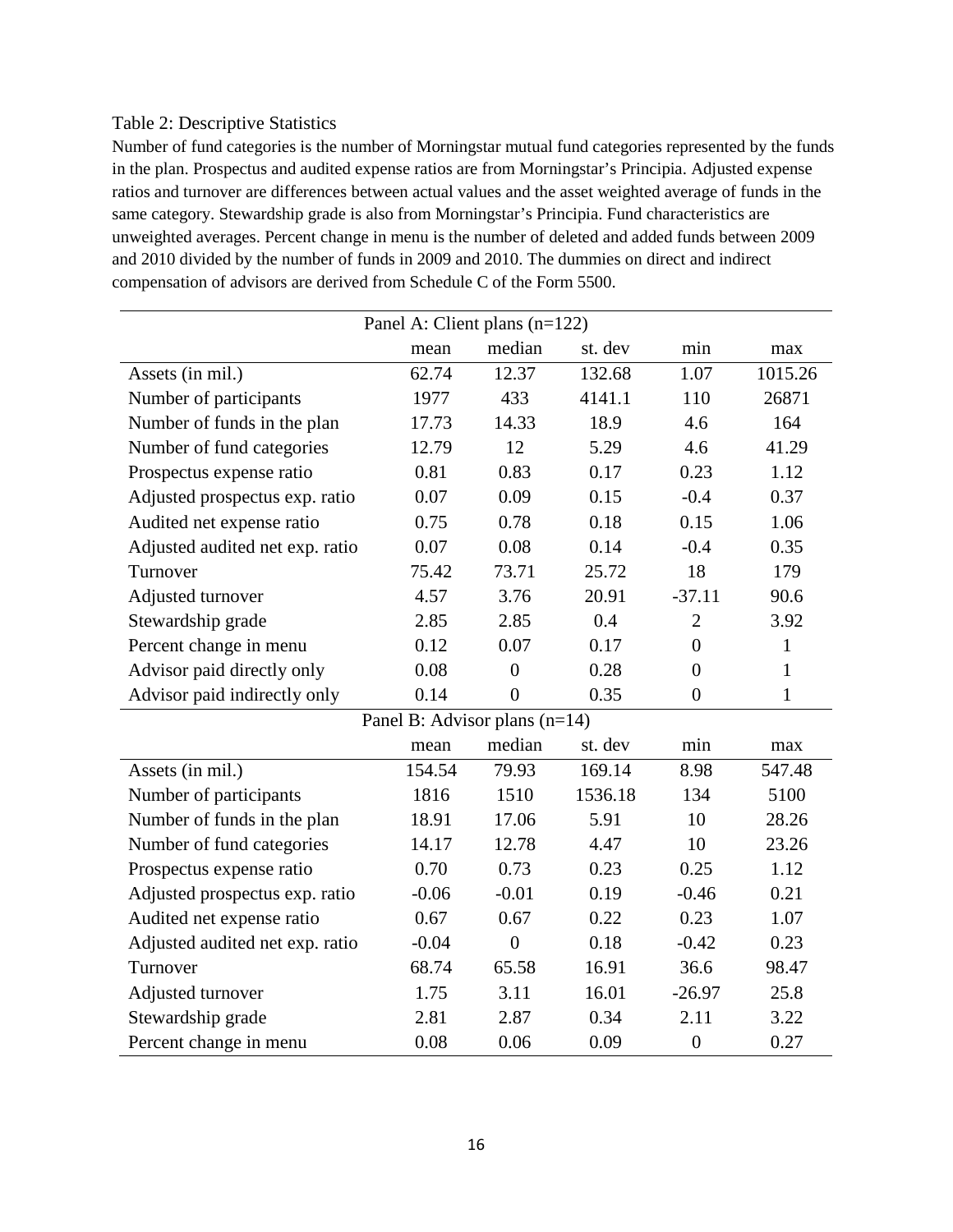### Table 3: Differences in average characteristics of client and advisor plans

The data includes 136 client and advisor plans. Advisor plan is a dummy variable equal to one if the plan is that of an advisor. Plan assets are in millions. Adjusted expense ratios and turnover are the differences between actual values and the asset weighted average of funds in the same category. Stewardship grade is from Morningstar's Principia. Percent change in menu is the number of deleted and added funds between 2009 and 2010 divided by the number of funds in 2009 and 2010. Robust t-statistics are in parentheses. A \*, \*\*, and \*\*\* denote significance at the 1, 5, and 10 percent levels respectively.

|              | Dependent variable: |            |                                                                            |                  |            |                     |
|--------------|---------------------|------------|----------------------------------------------------------------------------|------------------|------------|---------------------|
|              | Number of           | Adj.       | Adj.                                                                       |                  | Steward-   |                     |
|              | funds in            | audited    | prospectus                                                                 | Adj.<br>Turnover | ship grade | % change<br>in menu |
|              | menu                | expense    | expense                                                                    |                  |            |                     |
|              |                     |            | Panel A: Difference between advisor and client plans                       |                  |            |                     |
| Advisor plan | 1.18                | $-0.11**$  | $-0.12**$                                                                  | $-2.83$          | $-0.03$    | $-0.04$             |
|              | (0.51)              | $(-2.21)$  | $(-2.40)$                                                                  | $(-0.62)$        | $(-0.33)$  | $(-1.52)$           |
| Constant     | $17.73***$          | $0.07***$  | $0.07***$                                                                  | $4.57**$         | 2.85***    | $0.12***$           |
|              | (10.33)             | (5.21)     | (5.02)                                                                     | (2.41)           | (78.71)    | (7.84)              |
|              |                     |            |                                                                            |                  |            |                     |
| R-squared    | 0.000               | 0.051      | 0.059                                                                      | 0.002            | 0.001      | 0.006               |
|              |                     |            |                                                                            |                  |            |                     |
|              |                     |            | Panel B: Difference between advisor and client plans with controls         |                  |            |                     |
| Advisor plan | $-0.51$             | $-0.09$    | $-0.10*$                                                                   | $-2.92$          | 0.02       | $-0.04$             |
|              | $(-0.12)$           | $(-1.65)$  | $(-1.75)$                                                                  | $(-0.63)$        | (0.20)     | $(-1.27)$           |
| Plan assets  | 0.02                | $-0.00***$ | $-0.00***$                                                                 | 0.00             | $-0.00**$  | $-0.00$             |
|              | (0.67)              | $(-2.66)$  | $(-3.31)$                                                                  | (0.11)           | $(-2.00)$  | $(-1.09)$           |
| Participants | 0.00                | $-0.00$    | $-0.00$                                                                    | 0.00             | 0.00       | 0.00                |
|              | (0.58)              | $(-1.02)$  | $(-1.28)$                                                                  | (0.45)           | (1.59)     | (0.31)              |
| Constant     | $14.65***$          | $0.08***$  | $0.09***$                                                                  | $3.99*$          | $2.85***$  | $0.13***$           |
|              | (9.14)              | (5.98)     | (6.15)                                                                     | (1.92)           | (70.09)    | (6.63)              |
|              |                     |            |                                                                            |                  |            |                     |
| R-squared    | 0.099               | 0.107      | 0.137                                                                      | 0.005            | 0.022      | 0.009               |
|              |                     |            |                                                                            |                  |            |                     |
|              |                     |            | Panel C: Differences between asset-weighted characteristics of advisor and |                  |            |                     |
|              |                     |            | client plans with controls                                                 |                  |            |                     |
| Advisor plan | $-0.55$             | $-0.06$    | $-0.08$                                                                    | $-1.38$          | 0.07       | $-0.04$             |
|              | $(-0.13)$           | $(-1.28)$  | $(-1.44)$                                                                  | $(-0.23)$        | (0.58)     | $(-1.27)$           |
| Plan assets  | 0.02                | $-0.00*$   | $-0.00**$                                                                  | 0.02             | $-0.00**$  | $-0.00$             |
|              | (0.68)              | $(-1.75)$  | $(-2.43)$                                                                  | (0.75)           | $(-2.12)$  | $(-1.09)$           |
| Participants | 0.00                | 0.00       | 0.00                                                                       | 0.00             | $0.00**$   | 0.00                |
|              | (0.58)              | (0.51)     | (0.20)                                                                     | (0.15)           | (2.11)     | (0.31)              |
| Constant     | 14.60***            | $0.06***$  | $0.07***$                                                                  | 4.60             | 2.86***    | $0.13***$           |
|              | (9.14)              | (4.22)     | (4.33)                                                                     | (1.60)           | (59.09)    | (6.63)              |
|              |                     |            |                                                                            |                  |            |                     |
| R-squared    | 0.100               | 0.054      | 0.078                                                                      | 0.007            | 0.035      | 0.009               |
| Observations | 136                 | 136        | 136                                                                        | 136              | 135        | 130                 |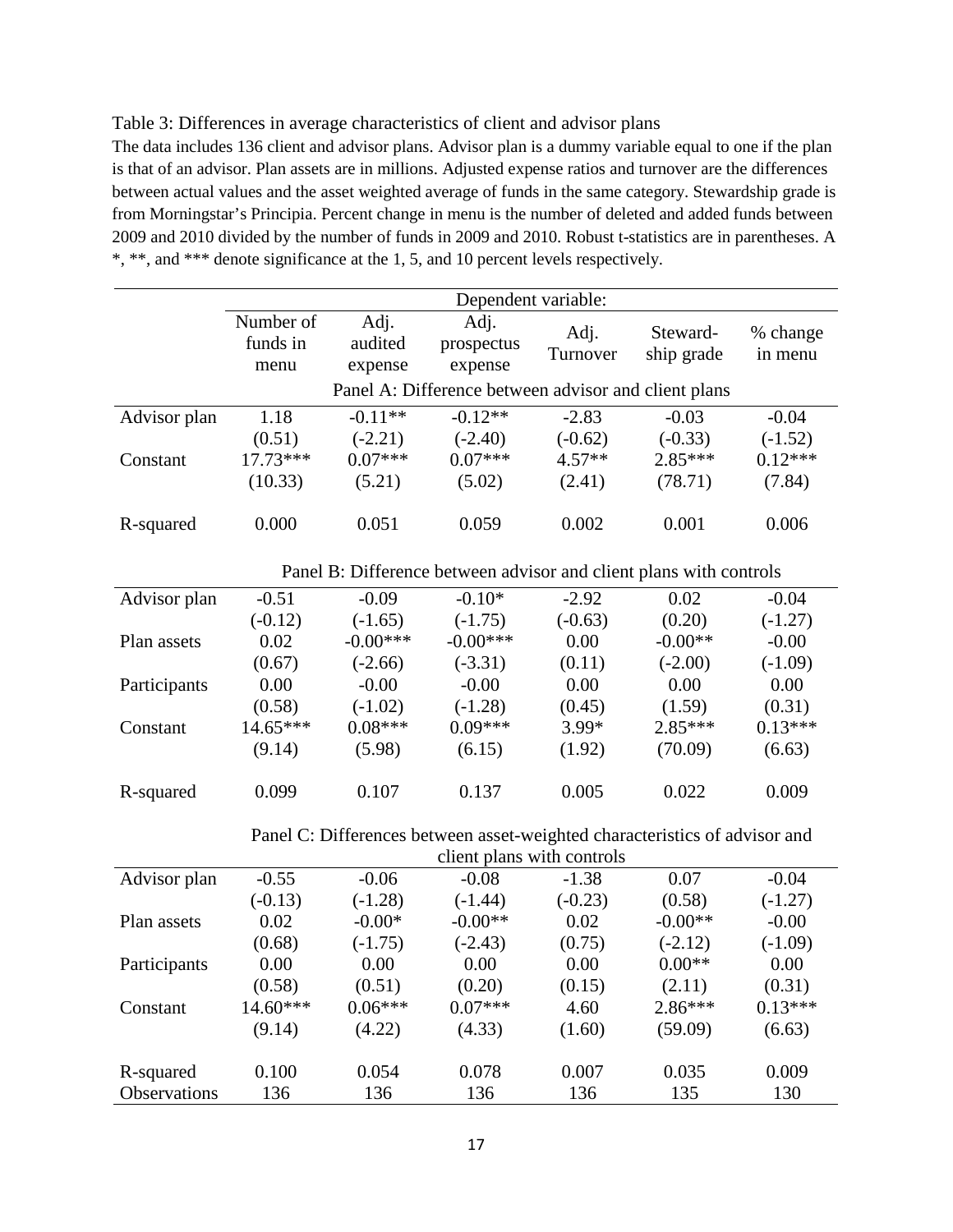# Table 4: Commonality of plan holdings

Commonality of funs is the percentage of funds common to each pair of plans. Commonality of fund families is the percentage of funds in each pair of plans that belong to the same fund family. Commonality of fund categories is the percentage of funds that belong to the same Morningstar category.

|                                   | No. of<br>Pairs | commonality of<br>funds |        | commonality of<br>fund families |        | commonality of<br>fund categories |        |
|-----------------------------------|-----------------|-------------------------|--------|---------------------------------|--------|-----------------------------------|--------|
|                                   |                 | Mean                    | Median | Mean                            | Median | Mean                              | Median |
| All plans                         | 9,180           | 0.08                    | 0.07   | 0.35                            | 0.35   | 0.59                              | 0.61   |
| All client plans                  | 7,381           | 0.08                    | 0.07   | 0.35                            | 0.35   | 0.59                              | 0.60   |
| All advisor plans                 | 91              | 0.07                    | 0.06   | 0.37                            | 0.39   | 0.64                              | 0.65   |
| Clients and their own<br>advisors | 122             | 0.15                    | 0.13   | 0.50                            | 0.50   | 0.66                              | 0.68   |
| Clients and every<br>advisor      | 1,708           | 0.07                    | 0.06   | 0.35                            | 0.36   | 0.61                              | 0.63   |
| Clients with the same<br>advisor  | 1,011           | 0.14                    | 0.10   | 0.44                            | 0.43   | 0.59                              | 0.61   |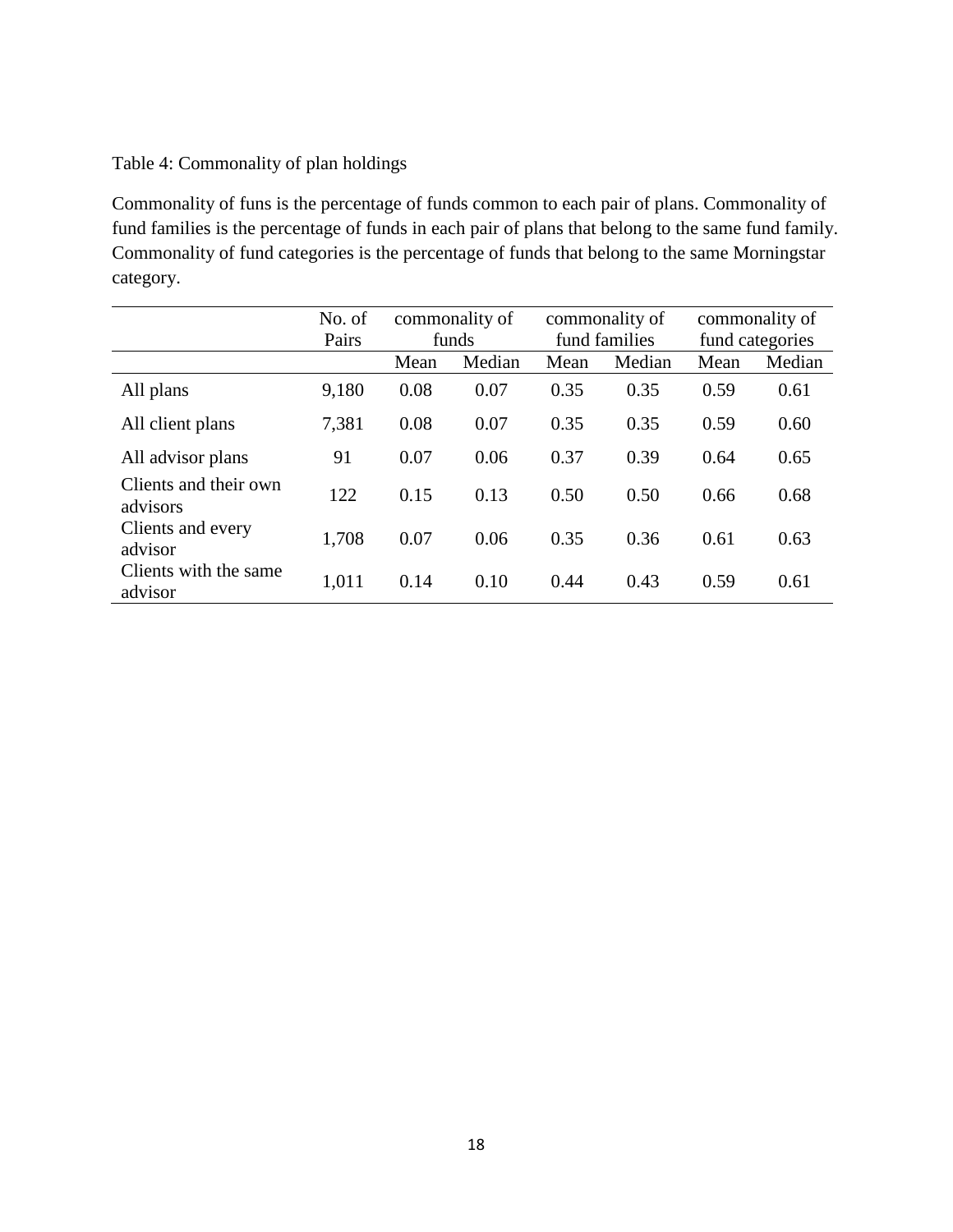# Table 5: The determinants of commonality of holdings among client plans

The data uses every possible pair among 122 client plans. Same advisor is a dummy indicating that the pair of plans have the same advisor. Same state and same industry are defined analogously. Difference in assets (participants) is the absolute value of the difference in assets (participants) divided by the average assets (participants) of the two plans. Commonality of funs is the percentage of funds common to each pair of plans. Commonality of fund families is the percentage of funds in each pair of plans that belong to the same fund family. Commonality of fund categories is the percentage of funds that belong to the same Morningstar category. Robust t-statistics are in parentheses. A \*, \*\*, and \*\*\* denote significance at the 1, 5, and 10 percent levels respectively.

|                       | Dependent variable: |                         |                                 |                        |                                   |                     |
|-----------------------|---------------------|-------------------------|---------------------------------|------------------------|-----------------------------------|---------------------|
|                       |                     | commonality of funds    | commonality of fund<br>families |                        | commonality of fund<br>categories |                     |
| Same advisor          | $0.07***$           | $0.05***$               | $0.10***$                       | $0.06***$              | $0.01*$                           | 0.00                |
| Same state            | (16.15)             | (13.19)<br>$0.07***$    | (11.90)                         | (7.59)<br>$0.17***$    | (1.67)                            | (0.14)<br>$0.05***$ |
| Same industry         |                     | (11.00)<br>$-0.00$      |                                 | (13.30)<br>$-0.00$     |                                   | (6.62)<br>$-0.00$   |
| Difference in assets  |                     | $(-0.09)$<br>$-0.01***$ |                                 | $(-0.06)$<br>$0.02***$ |                                   | $(-0.36)$<br>0.00   |
|                       |                     | $(-5.77)$               |                                 | (3.79)                 |                                   | (0.05)              |
| Diff. in participants |                     | 0.00<br>(0.11)          |                                 | $-0.01*$<br>$(-1.68)$  |                                   | $0.02***$<br>(5.41) |
| Constant              | $0.07***$           | $0.08***$               | $0.34***$                       | $0.32***$              | $0.59***$                         | $0.57***$           |
|                       | (77.10)             | (36.60)                 | (124.23)                        | (54.59)                | (349.02)                          | (151.90)            |
| <b>Observations</b>   | 7,381               | 7,381                   | 7,381                           | 7,381                  | 7,381                             | 7,381               |
| R-squared             | 0.070               | 0.106                   | 0.024                           | 0.055                  | 0.000                             | 0.011               |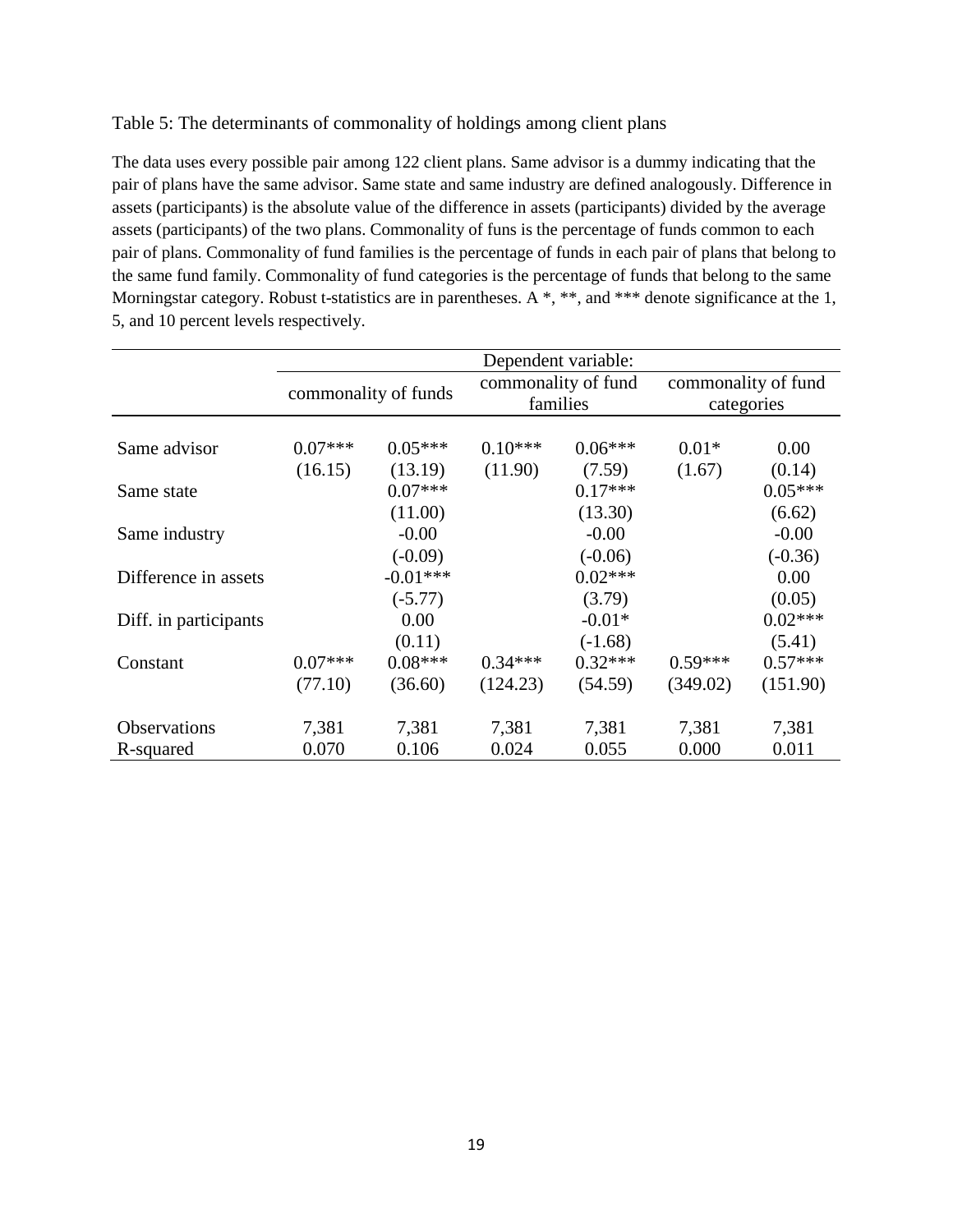Table 6: The determinants of commonality of holding for client and advisor pairs

The data uses pairs of plans every client with every advisor. Own advisor is a dummy indicating that the pair of plans is that of a client and its own advisor. Same state and same industry are defined analogously. Difference in assets (participants) is the absolute value of the difference in assets (participants) divided by the average assets (participants) of the two plans. Commonality of funs is the percentage of funds common to each pair of plans. Commonality of fund families is the percentage of funds in each pair of plans that belong to the same fund family. Commonality of fund categories is the percentage of funds that belong to the same Morningstar category. Robust t-statistics are in parentheses. A \*, \*\*, and \*\*\* denote significance at the 1, 5, and 10 percent levels respectively.

|                       | Dependent variable:  |                        |                                  |                        |                                    |                        |
|-----------------------|----------------------|------------------------|----------------------------------|------------------------|------------------------------------|------------------------|
|                       |                      | % common funds         | % of funds in the same<br>family |                        | % of funds in the same<br>category |                        |
| Own advisor           | $0.08***$            | $0.06***$              | $0.15***$                        | $0.13***$              | $0.05***$                          | $0.05***$              |
| Same state            | (6.17)               | (5.30)<br>$0.06***$    | (6.52)                           | (5.57)<br>$0.08**$     | (4.17)                             | (3.49)<br>0.02         |
| Same industry         |                      | (4.26)<br>$-0.00$      |                                  | (2.55)<br>$-0.01$      |                                    | (1.15)<br>$-0.03***$   |
| Difference in assets  |                      | $(-0.82)$<br>$-0.00$   |                                  | $(-0.57)$<br>$-0.01$   |                                    | $(-2.88)$<br>$-0.00$   |
|                       |                      | $(-0.78)$<br>$0.01***$ |                                  | $(-0.68)$<br>$0.04***$ |                                    | $(-0.24)$<br>$0.02***$ |
| Diff. in participants |                      | (3.36)                 |                                  | (3.00)                 |                                    | (2.72)                 |
| Constant              | $0.07***$<br>(37.68) | $0.06***$<br>(13.12)   | $0.34***$<br>(58.52)             | $0.31***$<br>(21.80)   | $0.61***$<br>(188.20)              | $0.60***$<br>(79.78)   |
| <b>Observations</b>   | 1,708                | 1,708                  | 1,708                            | 1,708                  | 1,708                              | 1,708                  |
| R-squared             | 0.064                | 0.094                  | 0.028                            | 0.039                  | 0.010                              | 0.022                  |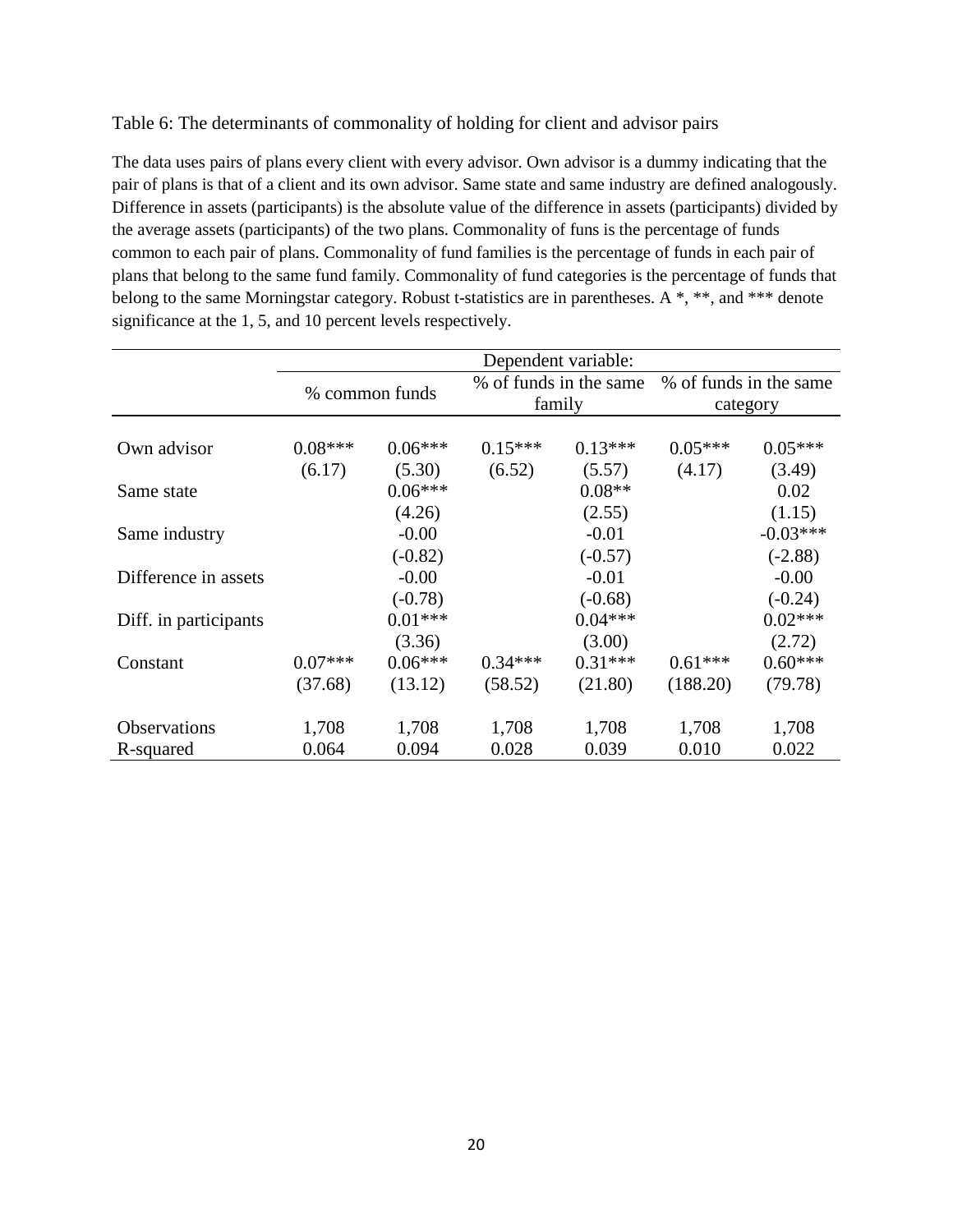# Table 7: Characteristics of 'client only' and 'advisor only' funds

Client only funds are mutual funds in client's plan not found in the client's advisor's plan. Advisor only funds are defined analogously. Share funds appear in both client and advisor plans. The data is 122 client plans.

|                                  | Mean characteristics    |                          |                 | Differences (t-stats)          |                                 |                                         |  |
|----------------------------------|-------------------------|--------------------------|-----------------|--------------------------------|---------------------------------|-----------------------------------------|--|
|                                  | Client<br>only<br>funds | Advisor<br>only<br>funds | Shared<br>funds | Client only<br>minus<br>shared | Advisor<br>only minus<br>shared | Client only<br>minus<br>advisor<br>only |  |
| Adj. audited<br>expense ratio    | 0.08                    | $-0.04$                  | $-0.01$         | $0.09***$<br>(3.95)            | $-0.03$<br>$(-1.20)$            | $0.12***$<br>(5.99)                     |  |
| Adj. prospectus<br>expense ratio | 0.09                    | $-0.05$                  | $-0.03$         | $0.11***$<br>(4.65)            | $-0.02$<br>$(-1.01)$            | $0.14***$<br>(6.33)                     |  |
| Adjusted turnover                | 2.08                    | 0.91                     | 10.04           | $-7.96$<br>$(-1.30)$           | $-9.13$<br>$(-1.41)$            | 1.17<br>(0.42)                          |  |
| Stewardship                      | 2.81                    | 2.76                     | 3.13            | $-0.32***$<br>$(-4.20)$        | $-0.38***$<br>$(-5.43)$         | 0.05<br>(1.14)                          |  |